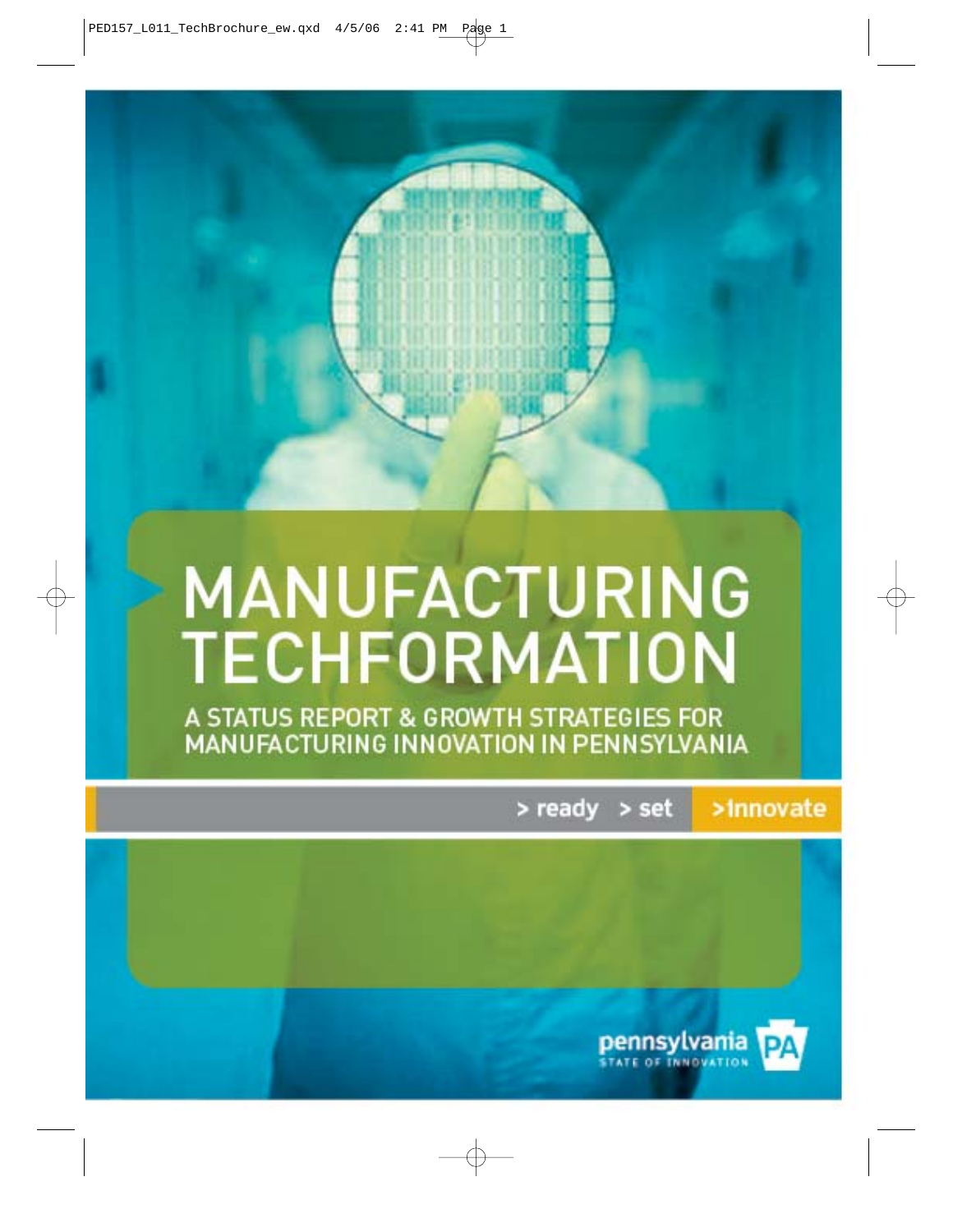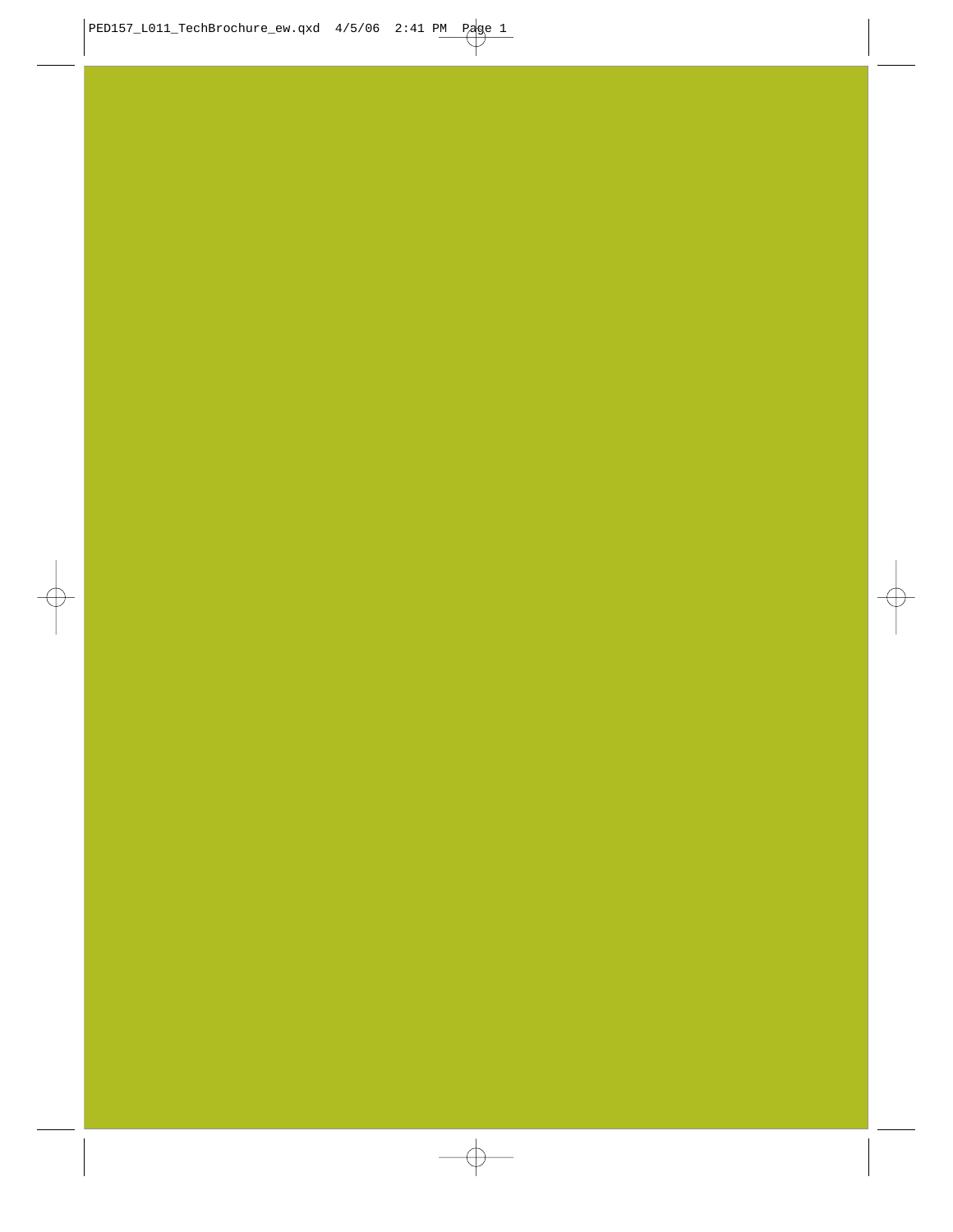Over the last half-century, the face of manufacturing has changed dramatically. To meet changing conditions, companies have had to redefine their core businesses, adopt new technologies, identify new markets and adapt production processes to increase efficiency.

To support these businesses, we have designed programs that will help Pennsylvania manufacturers meet these demands by encouraging education, training and innovation.

—Edward G. Rendell, Governor

Keynote speech, Siemens-Forbes Innovation Summit, New York City, September 30, 2005.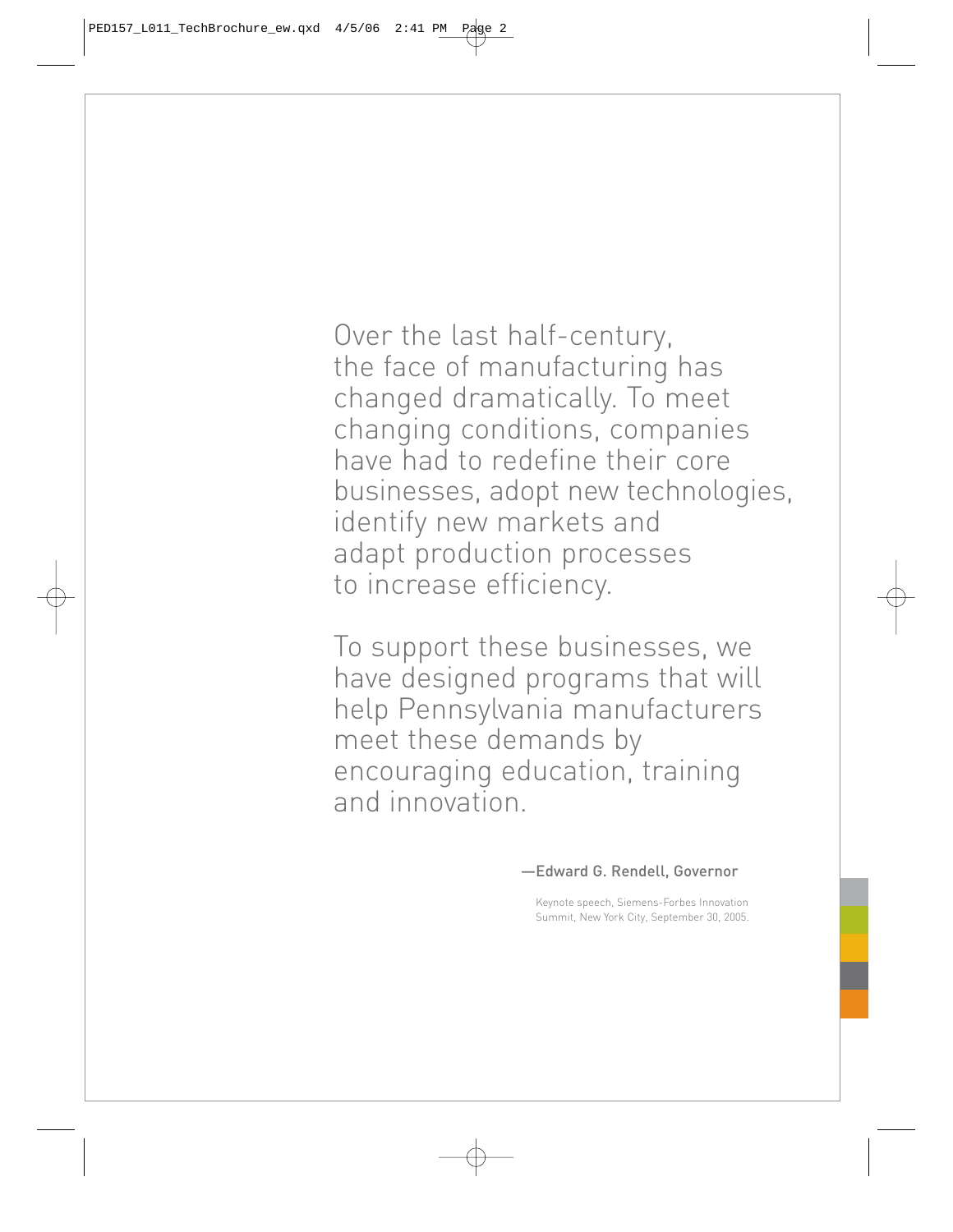### table of contents

an innovation economy



- the impact of manufacturing on pennsylvania
- competitive manufacturing clusters **14**
- growth through innovation **16**



- investment in manufacturing innovation
- transformation through innovation **32**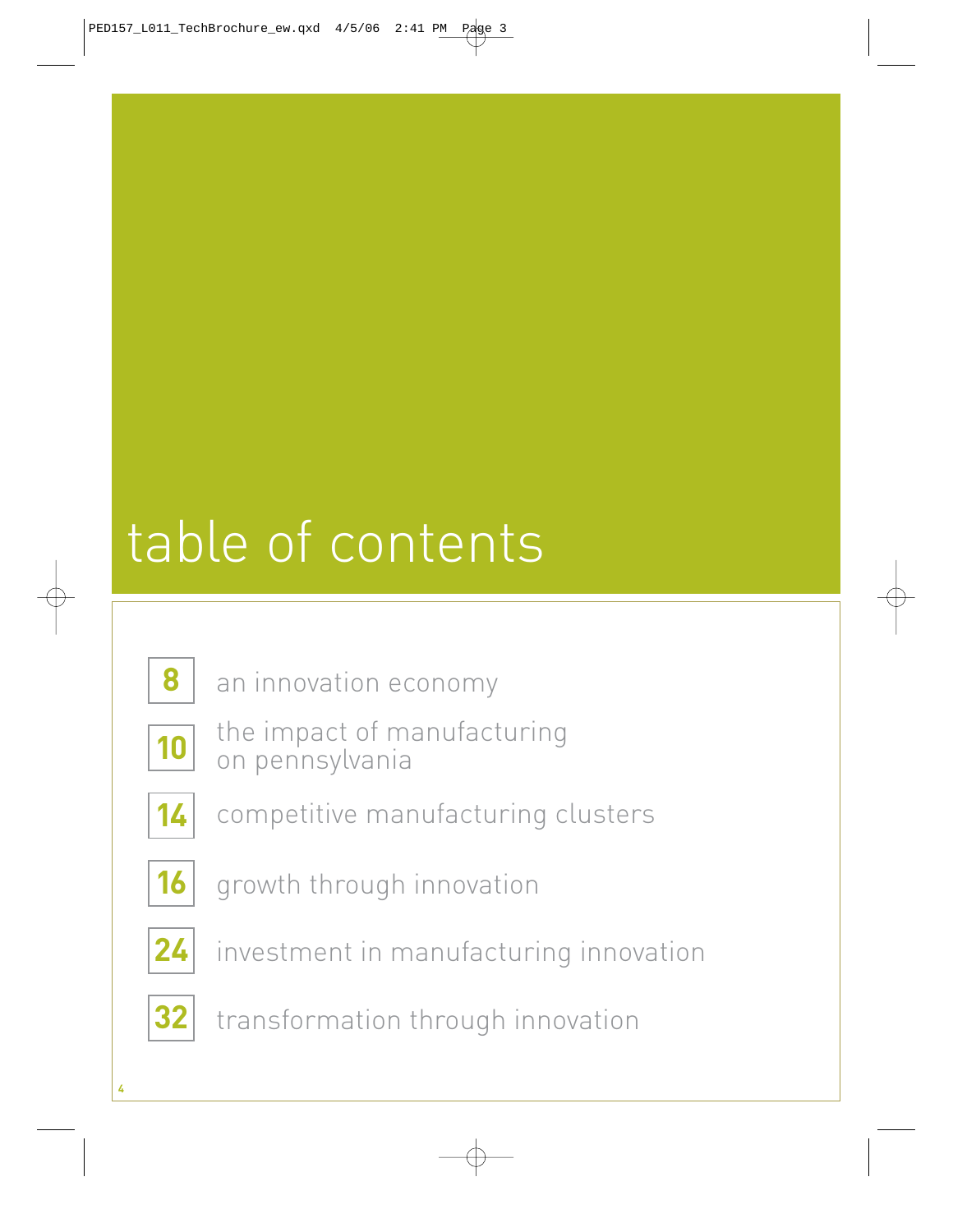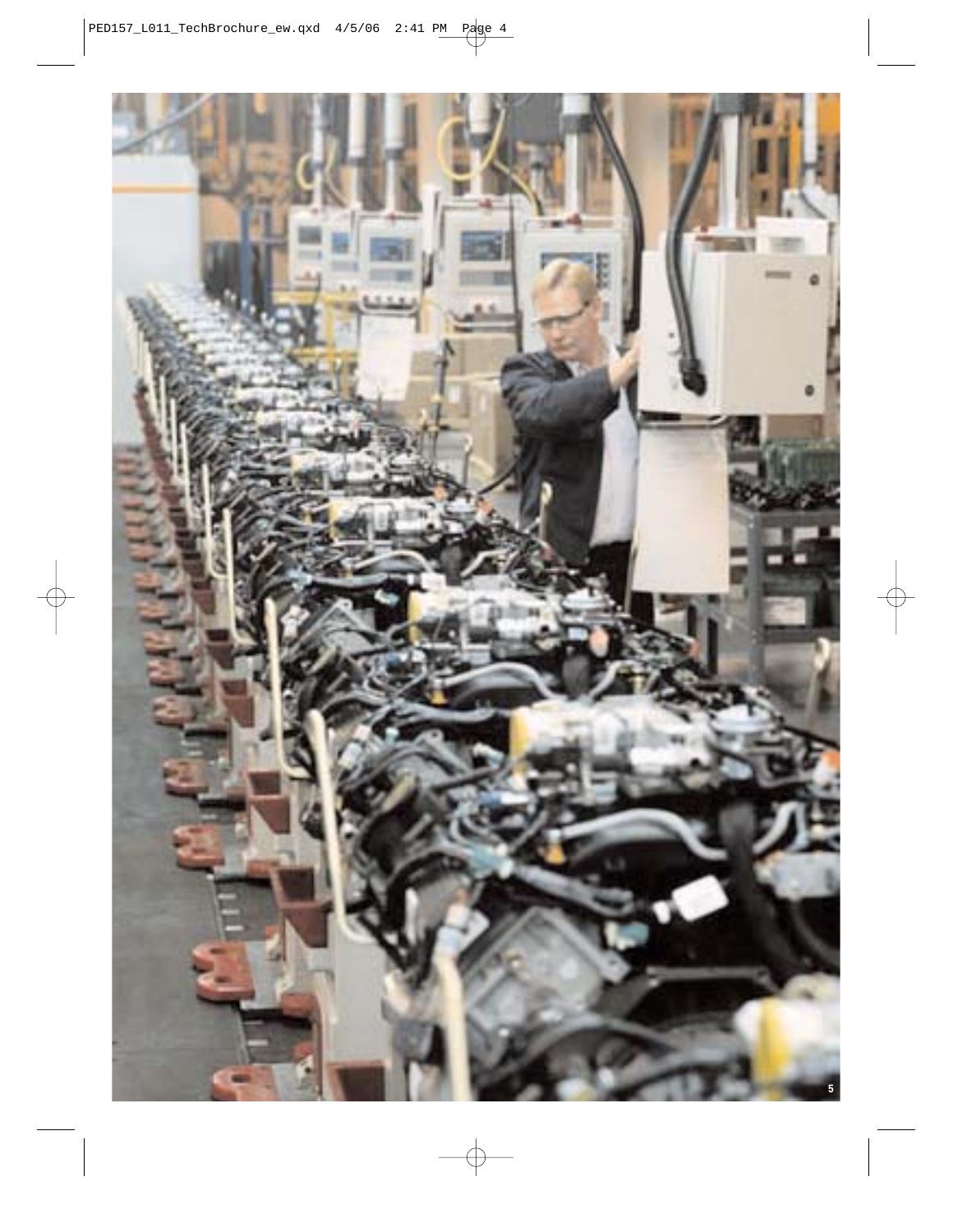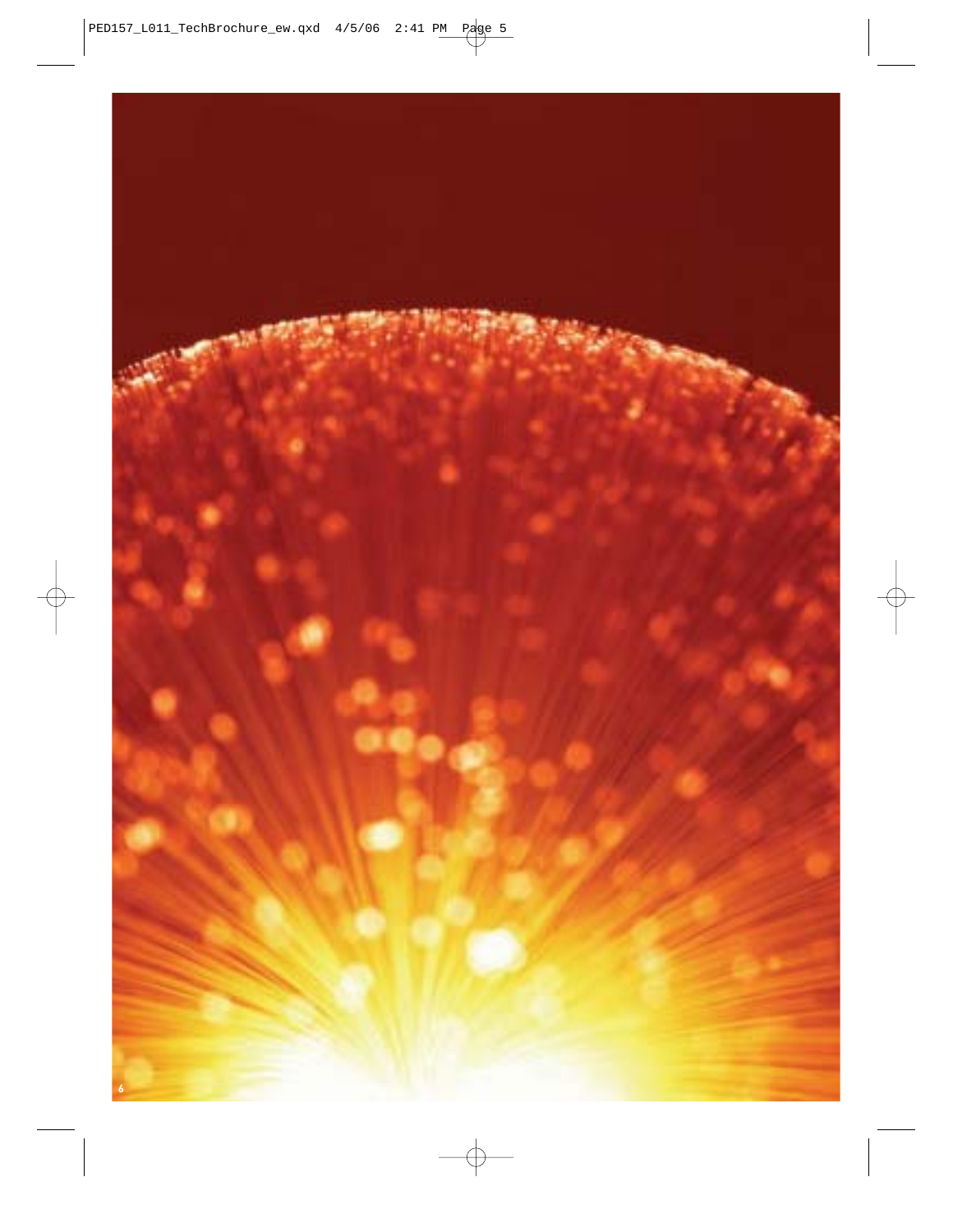The purpose of this report is to gauge Pennsylvania's manufacturing innovation position and to provide the basis for continued improvement strategies. To do this, we compare the Commonwealth to states with legacy economies similar to our own—economies built on traditional manufacturing which are now in the process of transitioning to compete in the global economy. The states we have used as a benchmark are Ohio, Michigan, Illinois, North Carolina, New York, New Jersey, Maryland and Delaware.

This special report belongs to a series of Pennsylvania technology based economic development reports that exist under the 'TechFormation' brand name. Many of the benchmarking statistics provided in this special report are updates on the statistics outlined in the flagship "Pennsylvania 2005 TechFormation Report: A Status Report and Growth Strategies for Technology Based Economic Development."

Beginning with an overview of the factors that are critical to an innovative economy, this report will provide an analysis of the impact of the manufacturing sector on Pennsylvania's economy, as well as an outline of the Commonwealth's competitive manufacturing clusters. Later, this report will provide details on the types of investments that the Commonwealth is making that are stimulating the transformation of this critical component of the state's economy.

The case studies and testimonials included in this report capture the strength of the collaborations that exist between the Commonwealth's manufacturing industry and its technology based economic development organizations. Pennsylvania's community of innovation-focused economic development organizations is providing resources and technical assistance at all stages of the business lifecycle that are critical to manufacturers.

Guiding this effort is Governor Edward G. Rendell's comprehensive Manufacturing Strategy, which, as detailed in this report, is built on the premise that manufacturers that innovate are more likely to succeed in the global economy.



For more information on the state programs mentioned throughout this report, and to obtain a copy of the flagship "Pennsylvania 2005 TechFormation Report" please call 866.GO.NEWPA or visit newPA.com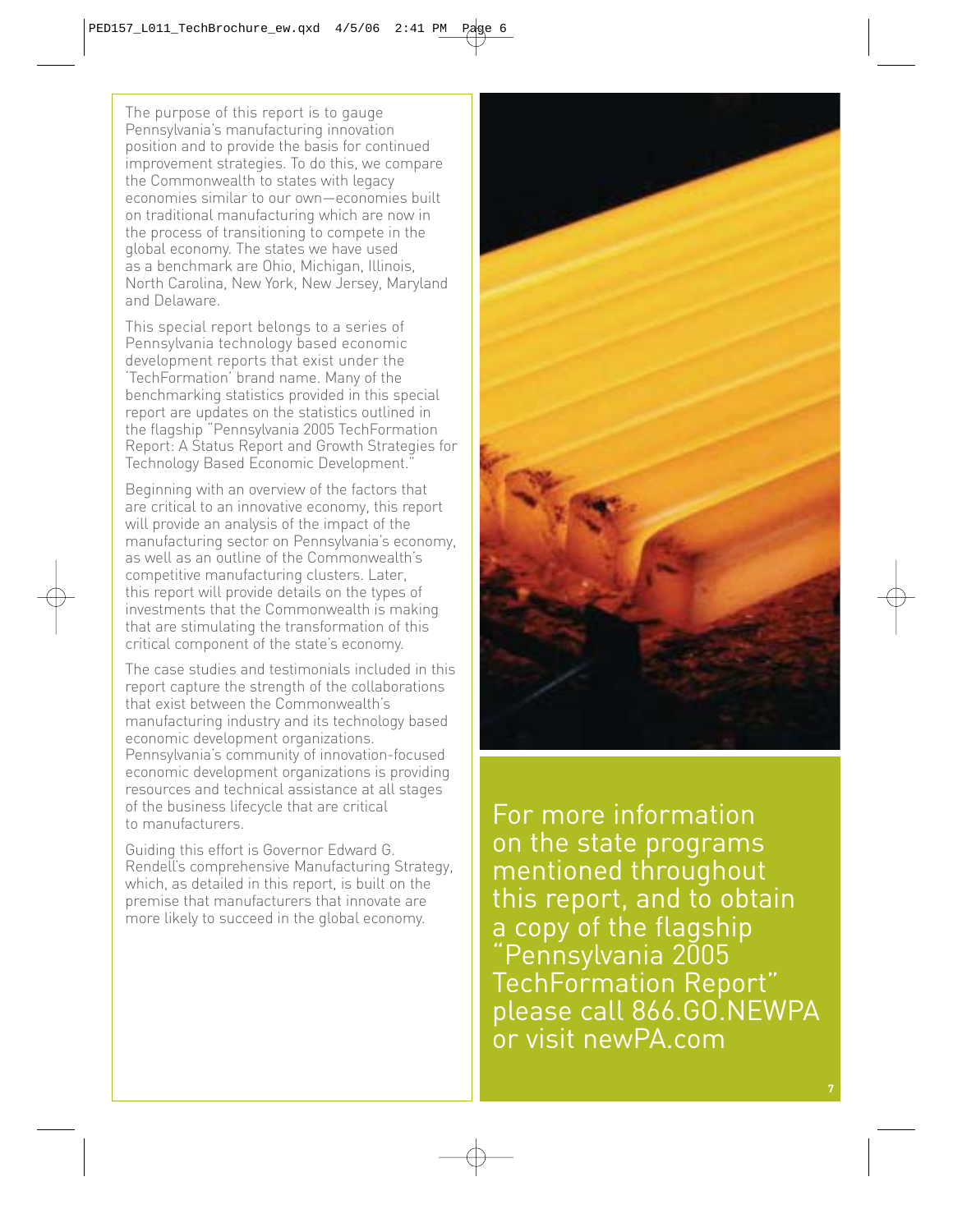### manufacturing innovation: a legacy and lever for the Commonwealth



Traditionally, innovation involved new technologies, applications, products, services, and manufacturing processes, all designed to increase revenues. Today's focus must be expanded beyond revenue generation to encompass creating sustainable value. Building value for the long term can reduce risk, helping companies compete more effectively worldwide. Innovation embraces not only new technologies, but also new strategies for business growth and performance improvement. An ever increasing number of Pennsylvania firms drive hard along this path of innovation, supported by smart state investments and initiatives.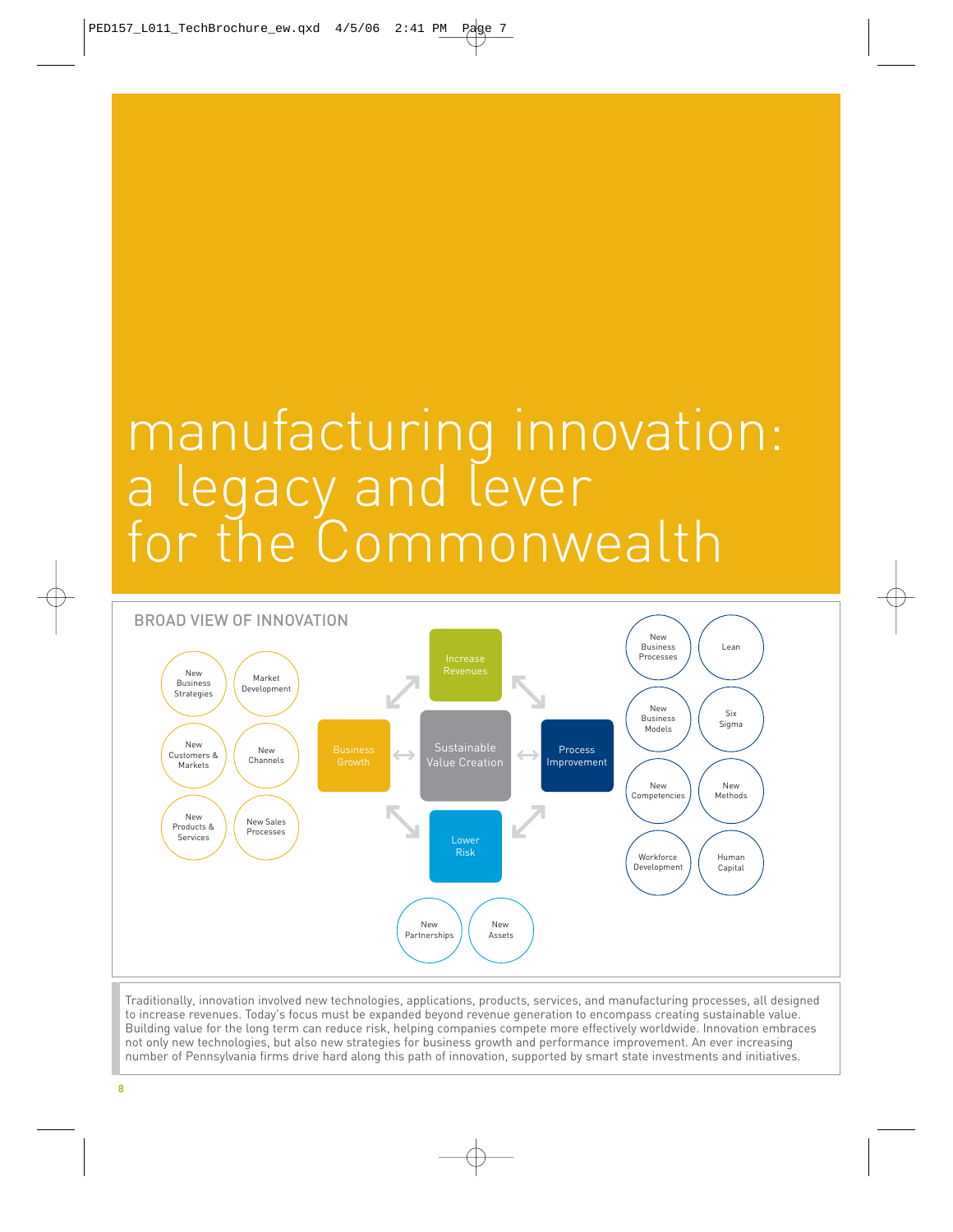Pennsylvania is creating an innovation economy where our culture and infrastructure exist to develop ideas, thoughts, processes and productsand to translate these assets into sustainable economic value and wealth.



More than 40% of the U.S. and Canadian populations are within 500 miles of Pennsylvania, including over 40 percent of U.S. manufacturers and service industries.

#### THE BUSINESS CASE FOR MANUFACTURING INNOVATION

The Commonwealth is in the midst of the critical process of transforming its legacy economy—one that made Pennsylvania an industrial leader in the 19th and 20th centuries—into a new economy that is fueled by its globally competitive manufacturing sector. While some states are building new economies from the ground up, Pennsylvania is actively working to leverage two centuries worth of industrial infrastructure to build an agile economic engine with the capacity to renew these existing industries and create new markets.

The tactics and tools that help manufacturing businesses grow have changed dramatically over the past 40 years in response to a constantly changing global marketplace. Today, firms in other countries with long term labor cost advantages are daunting competitors in all commodity production and, increasingly, in highervalue goods as well. Multinational corporations are able to select suppliers globally and can set high bars for quality, cost and innovative solutions.

Pennsylvania's economic raw materials are its greatest competitive advantage—smart labor, an entrepreneurial spirit, creative people, available capital and critical support services. State government has been visionary in the creation and continued support of critical programs. Technology based economic development organizations across the state are pushing for increased prosperity. And it's working.

To succeed in the global marketplace, Pennsylvania manufacturers must: develop new products, product features and services; master the technologies that support innovation; and cut costs from their operations through lean processes. Market analysis and product life cycle management must become core business disciplines.

Dating to the days of Benjamin Franklin, Pennsylvania has consistently set new standards, created new economic opportunities and been at the forefront of many groundbreaking technological discoveries. The toil and perseverance of those who kept drilling deeper until they struck oil, the synergies of natural resources and human skills that built the steel industry, the clear vision of a simple glass jar that gained the public's trust and led to 57 varieties of Heinz ketchup; ingenuity was at the heart of these Pennsylvania manufacturing innovations. Now, in the early years of the 21st century, Pennsylvania manufacturers must continue on the path of innovation begun over the last two centuries in order to compete in today's global economy.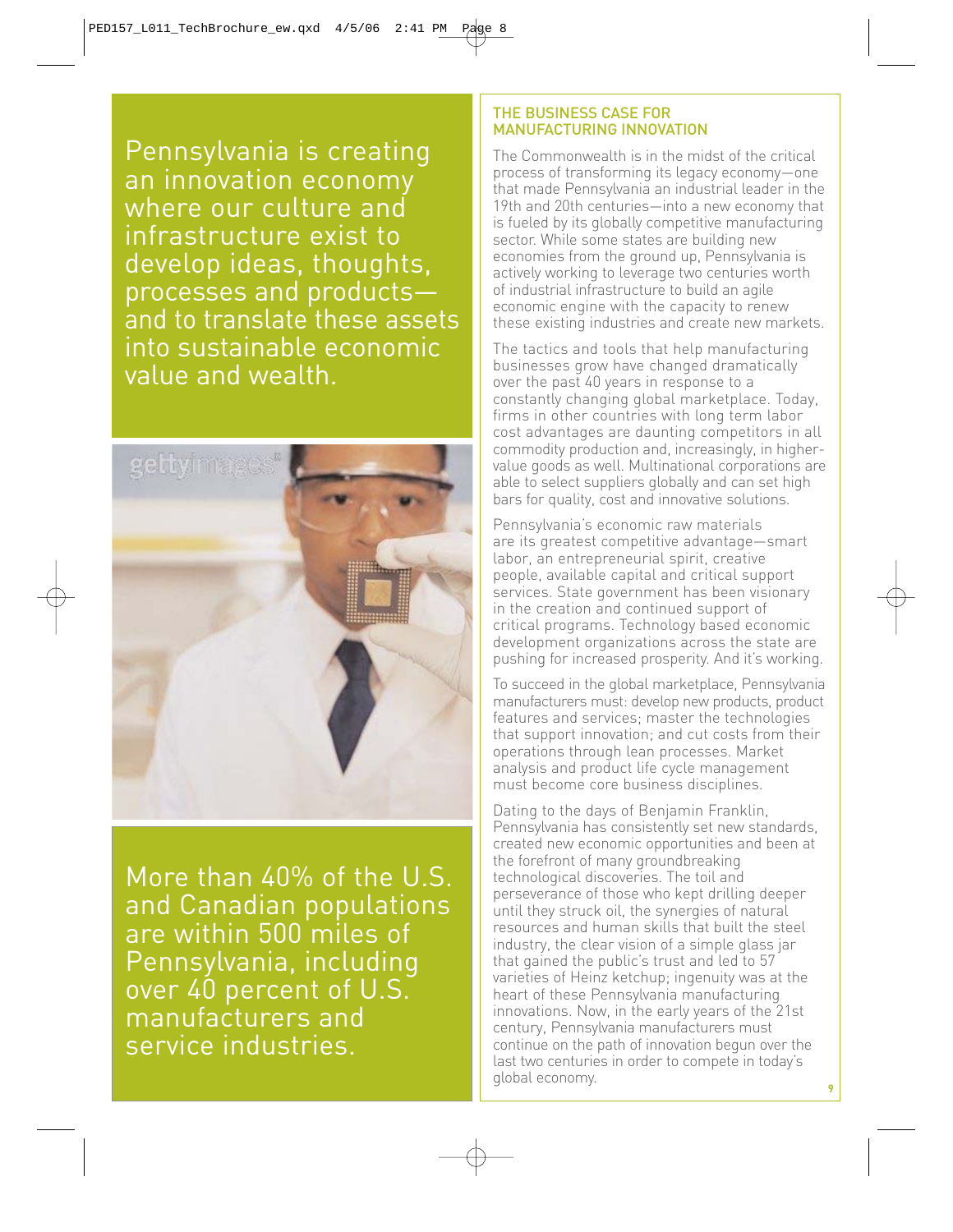## the impact of manufacturing in pennsylvania

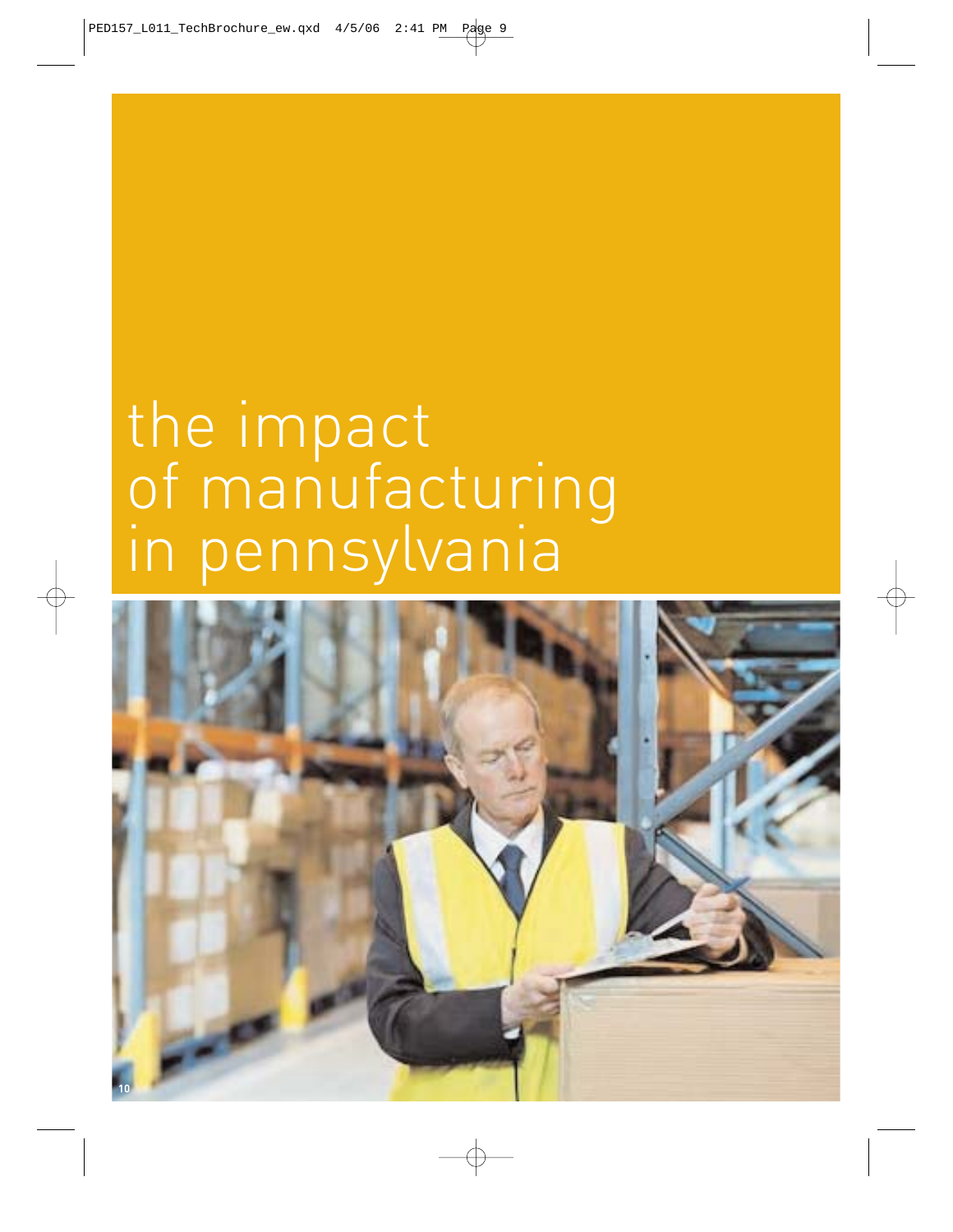Manufacturing contributes far more than any other sector to Pennsylvania's economy, generating more than \$65 billion, or over 16 percent of the annual gross state product.

According to the Pennsylvania Department of Labor & Industry, in 2005, more than 678,400 Pennsylvanians were employed in the manufacturing industry.

Manufacturing Value Added is one method of measuring the productivity of labor and capital. High Value Added suggests the presence of a highly skilled workforce, firms with higher productivity or capital intensive manufacturing firms.

Pennsylvania's importance is seen below based on its relative standing among the referenced group of states, against which it was measured in the 2005 Pennsylvania TechFormation Report; this data updates those statistics.

#### **BENCHMARKING PENNSYLVANIA MANUFACTURING: COMPARISON STATES**

| <b>STATE</b>    | <b>PA BORDER STATE</b> | <b>SHARE OF US V.A.*</b> | <b>US RANK</b> | STATE V.A./PA V.A. |
|-----------------|------------------------|--------------------------|----------------|--------------------|
| Ohio            | Yes                    | 5.7%                     |                | 117%               |
| Michigan        | No.                    | $5.1\%$                  |                | 104%               |
| Pennsylvania    |                        | 4.9%                     | 5              | 100%               |
| <b>Illinois</b> | No.                    | 4.9%                     | <sup>6</sup>   | 100%               |
| North Carolina  | No.                    | 4.7%                     |                | 95%                |
| New York        | Yes                    | $4.2\%$                  |                | 86%                |
| New Jersey      | Yes                    | 27%                      | 12             | 55%                |
| Maryland        | Yes                    | $1.0\%$                  | 30             | 20%                |
| Delaware        | Yes                    | 0.2%                     | 44             | 5%                 |



Data ō

urers; **May 2005**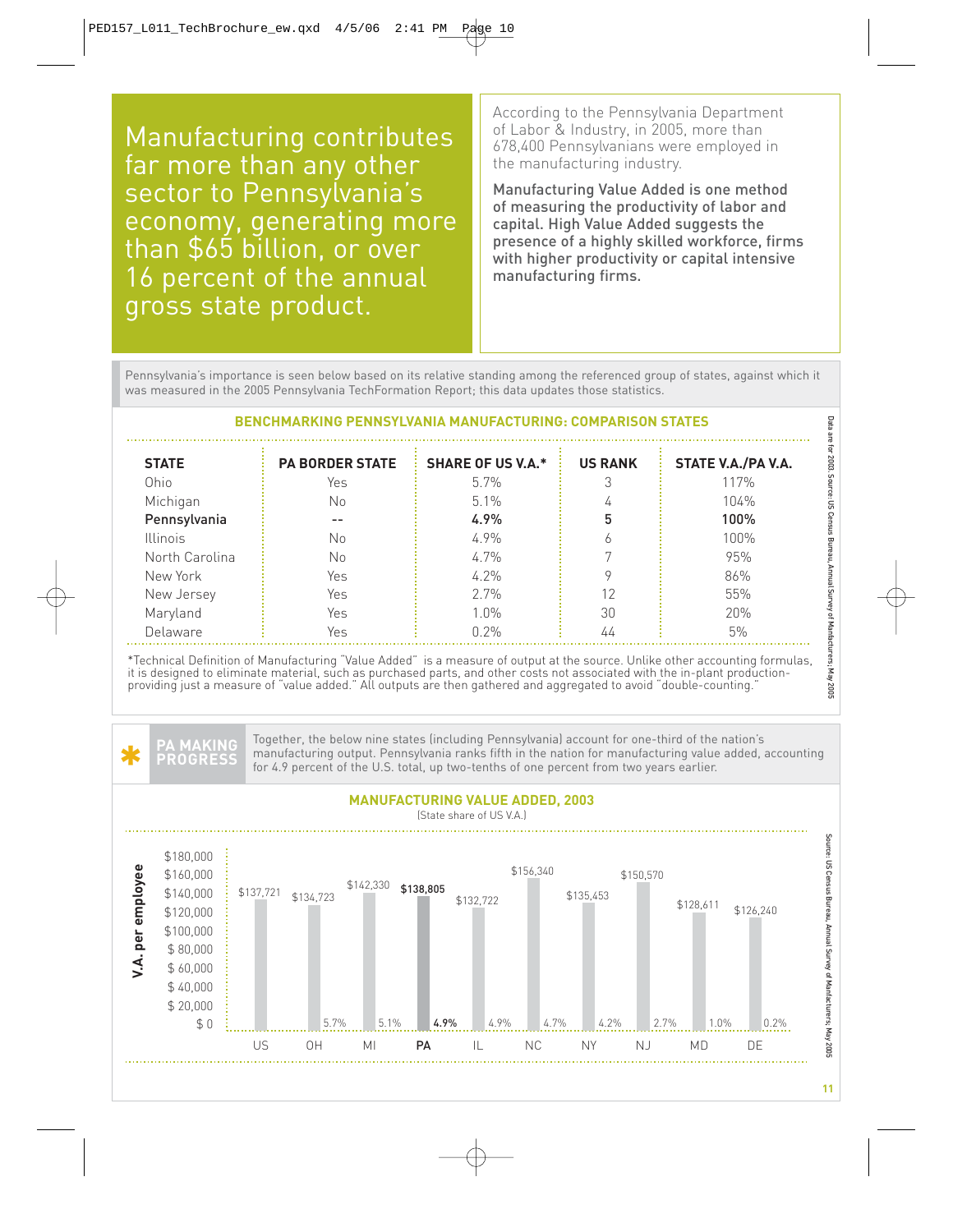### Manufacturing Value Added—Major Manufacturing Sectors

Five sectors account for just over 40 percent of Pennsylvania's total manufacturing output, as measured by value added: pharmaceuticals and medicine; electrical equipment, appliances, and components; plastics products; paper manufacturing; and food manufacturing. By comparison, those sectors are not as concentrated nationally, accounting for just over one quarter of U.S. manufacturing output.

Pennsylvania's large and prominent pharmaceutical and medicine manufacturing sector accounts for 13 percent of all U.S. output for the sector. Located in the heart of the bio-pharma corridor, Pennsylvania is home to eight of world's largest biopharmaceutical companies, as well as world-class academic/research institutions that garner substantial National Institutes of Health funding.

Pennsylvania's food manufacturing sector stands out nationally, as well, for the prominence of its candy and chocolate producers, bakeries, pasta manufacturers, and producers of snack foods.

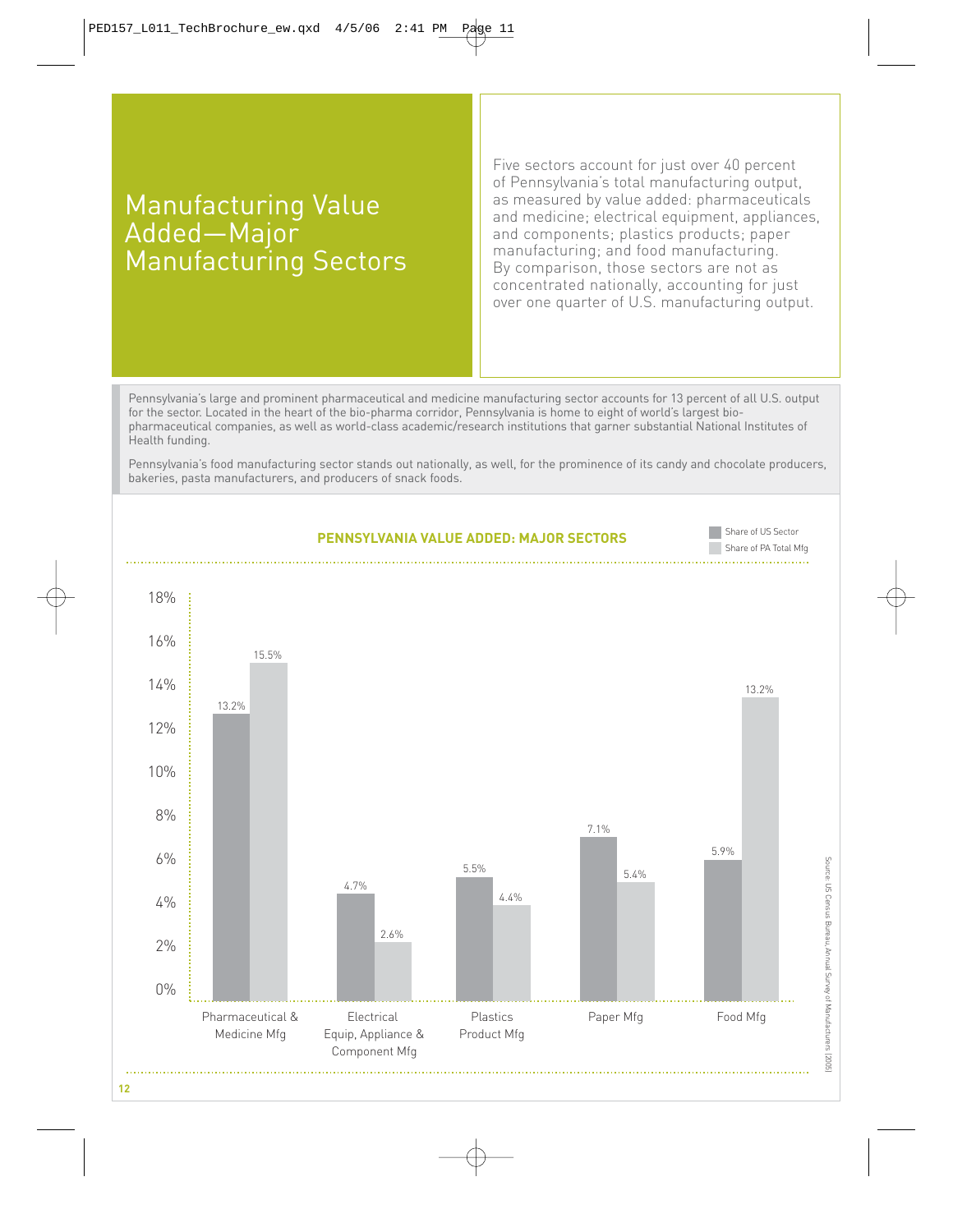**PA MAKING \* PROGRESS**

Pennsylvania merchandise exports grew significantly faster than inflation from 2002-2004. The Commonwealth's foreign exports represent a smaller share of its manufactured output than other states because of strong domestic demand for products such as medicines, printing and food. At the same time, the Commonwealth is producing goods that are in demand abroad.

#### **U.S. MERCHANDISE EXPORTS**

% Change 2002-2004 Share of US (2004)



Merchandise Exports— Top Trading Partners and **Commodities**  Merchandise exports enhance competitiveness and provide the region from which they originate with many benefits. Export income flows into a region and increases spending through a series of ripple—or "multiplier"—effects.

Pennsylvania's merchandise exports are not as concentrated when measured by commodity distribution trade partners and total output. The top five export commodities account for a little less than 7 percent of the Commonwealth's total merchandise exports, while the top 25 account for 18.5 percent. That diversity presents opportunities to discover new markets and new applications for existing products.



Pennsylvania's top trading partners represent a mix of old relationships and new opportunities. The Commonwealth's top five partners receive 55 percent of shipments, with the next 20 percent consuming another one-third of all merchandise shipped. As the example of China illustrates, dramatic growth may arise from a small base—so that in a few years, the pattern of trade relationships may change. Motorcycles, medicine, aircraft parts, IT equipment and electrical plugs made up the top five Pennsylvania commodities and merchandise exports in 2004.

**13**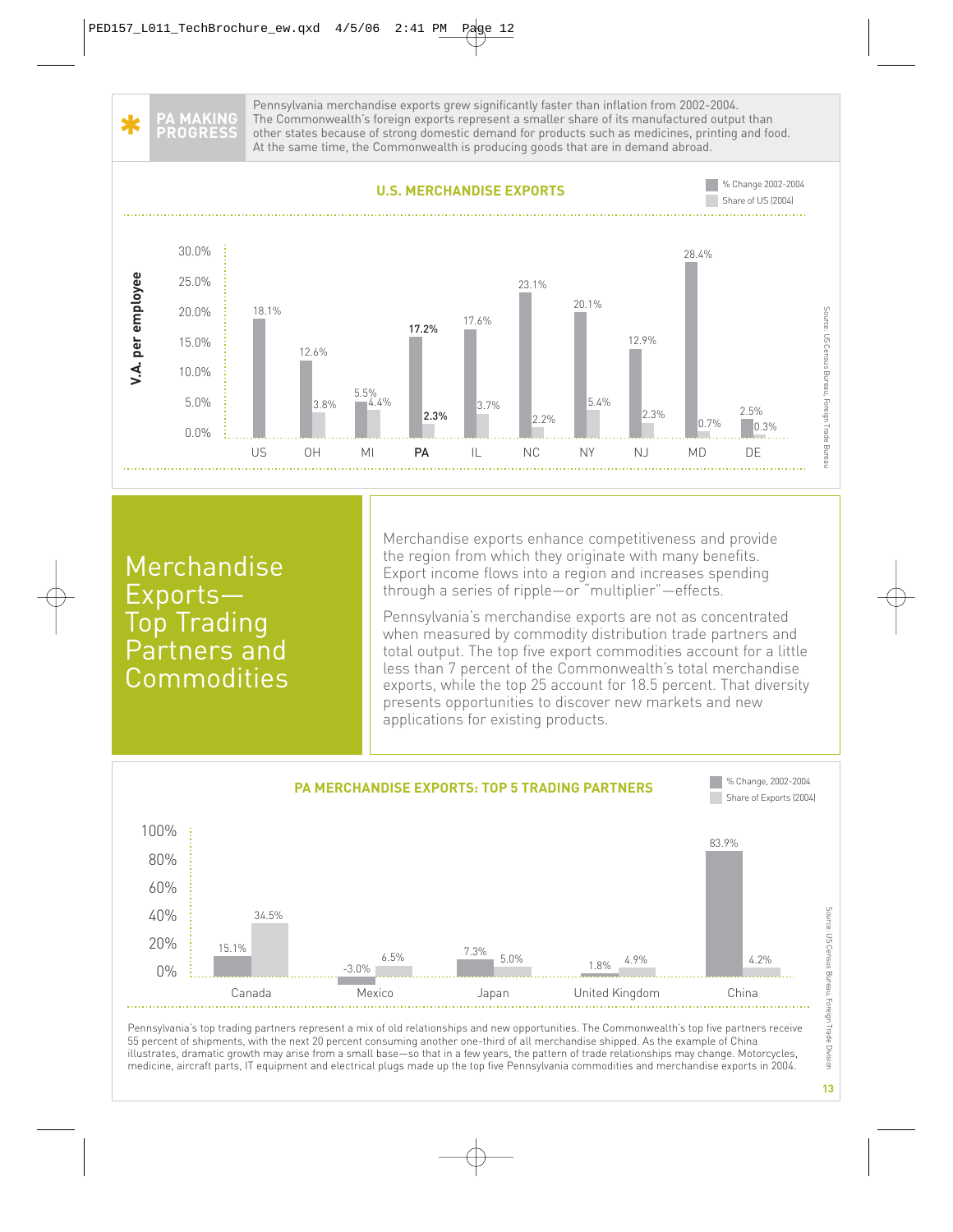### pennsylvania's competitive manufacturing clusters

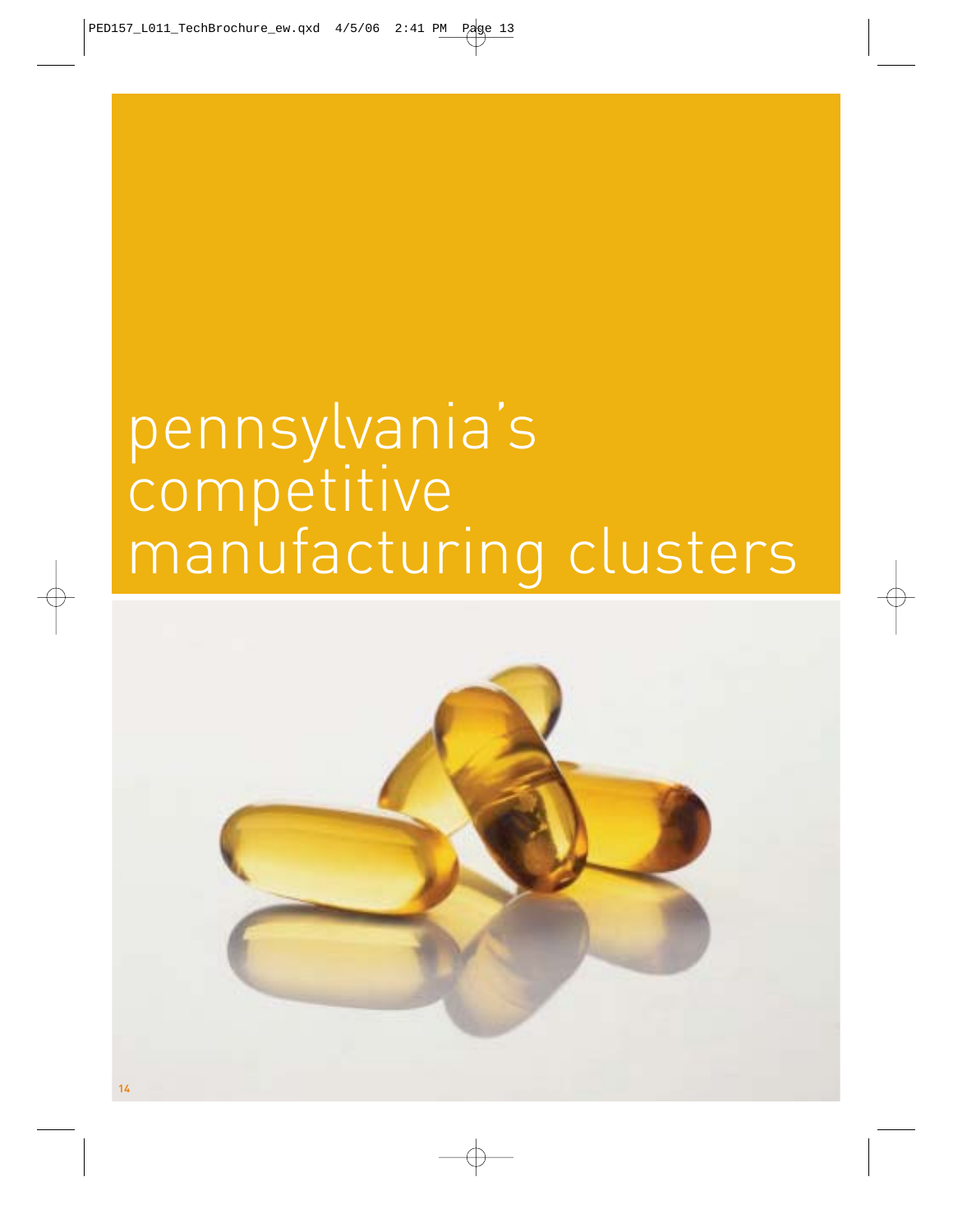Recently the Commonwealth and the Team Pennsylvania Foundation commissioned IBM Business Consulting Services to create the "Action Plan for Investing in a New Pennsylvania" which identified opportunities for Pennsylvania to compete in the global economy. This plan identifies manufacturing as one of Pennsylvania's four key competitive clusters, with two of the other three key three clusters life sciences and high technology—having manufacturing sub-sectors.

Clusters and their in-state suppliers contribute a substantial portion of Pennsylvania manufacturing export earnings. While some industries in Pennsylvania's relatively mature economy have declined, at least 16 industry clusters, as identified by Deloitte Consulting in the 2004 "Manufacturing Pennsylvania's Future" report, are increasing output. These industries are brimming with opportunities for innovation.

To support these drivers, workers will need to shift from manual skill occupations into more technology driven manufacturing jobs. The Commonwealth's workforce development system has developed a list of high-priority occupations to guide investment through a Targeted Industry Cluster Strategy, developed by the Pennsylvania Department of Labor & Industry's Center for Workforce Information and Analysis. These job categories are in demand by employers, require higher skills and can provide family-sustaining wages.

One of nine high priority occupation clusters identified by this strategy is Advanced Materials and Diversified Manufacturing (AMDM). This cluster includes nearly all durable goods manufacturing and several non-durable goods industries. The AMDM cluster includes a group of high wage subclusters in which the Commonwealth retains potential competitive advantages—chemicals, electronics, metals, vehicles and printing. This cluster does not include food production, tobacco, lumber, paper, pharmaceuticals and manufacturers producing materials for the building industries. The AMDM cluster alone provides nearly half a million jobs with wages 20 percent higher than the statewide average.

Knowing which industries drive economic growth in Pennsylvania enables the Commonwealth to concentrate and leverage resources.

**Pennsylvania Industry Clusters**

(ranked by 2003 output dollars in millons)

| Pharmaceuticals \$6,684                                  |
|----------------------------------------------------------|
|                                                          |
|                                                          |
| \$2.287                                                  |
| \$2,149                                                  |
| \$2.109                                                  |
| Basic Chemical\$1,944                                    |
| Metalworking Machinery\$1,842                            |
| Architectural &                                          |
| Machine Shops, Screw,<br>Nut & Bolt Manufacturing\$1,614 |
| Other Fabricated Metals \$1,398                          |
|                                                          |
| \$1.271                                                  |
| Resin, Rubber and Fibers \$1,248                         |
|                                                          |
| Medical Equipment\$ 855                                  |

The above data was part of the macroanalysis performed by Deloitte Consulting,<br>LLP in 2004 as part of the Manufacturing Pennsylvania's Future: Regional<br>Strategies That Build From Current Strengths and Address Competitive<br>C

#### **Advanced Materials & Diversified Manufacturing Cluster Statistics (2002)**

| Companies 12,338              |  |
|-------------------------------|--|
|                               |  |
|                               |  |
| Average Annual Wages \$43,061 |  |

#### **Top Five Industry Clusters**  (ranked by 2002 employment)

Plastics Product Manufacturing Commercial Lithographic Printing Iron and Steel Mills Machine Shops Railroad Rolling Stock Manufacturing

### **Top Five Occupations & Average 2002 Annual Wage**

Team Assemblers (\$25,120) Supervisors, Production (\$44,280) Machinists (\$32,150) Production Workers (\$24,730) Electrical & Electronic Equip. Assy. (\$25,360)

The above data was part of the macroanalysis performed by the Center for<br>Workforce Information and Analysis, PA Dept. of Labor and Industry as part of<br>their 2002 "Pennsylvania's Targeted Industry Clusters" report.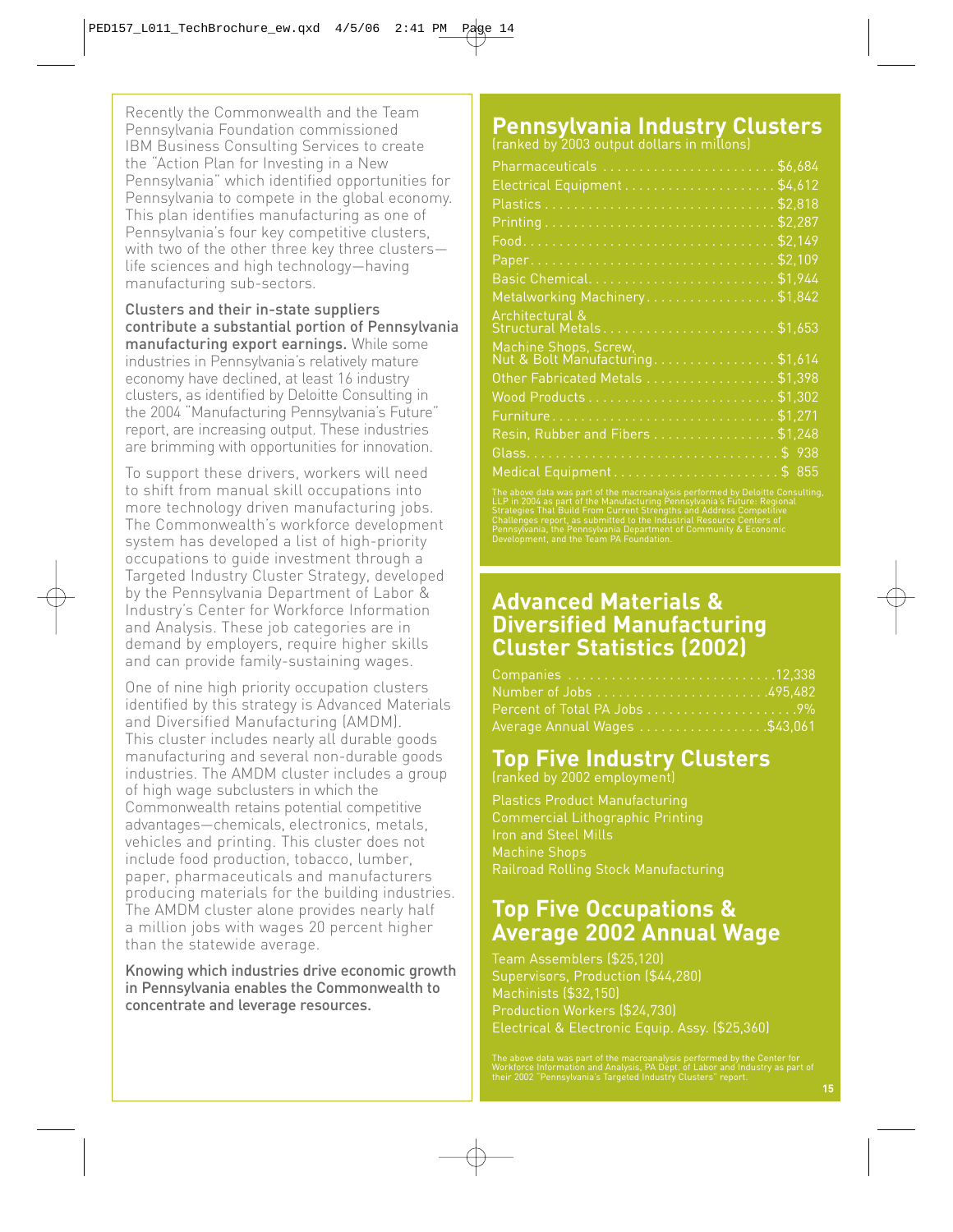### growth through innovation

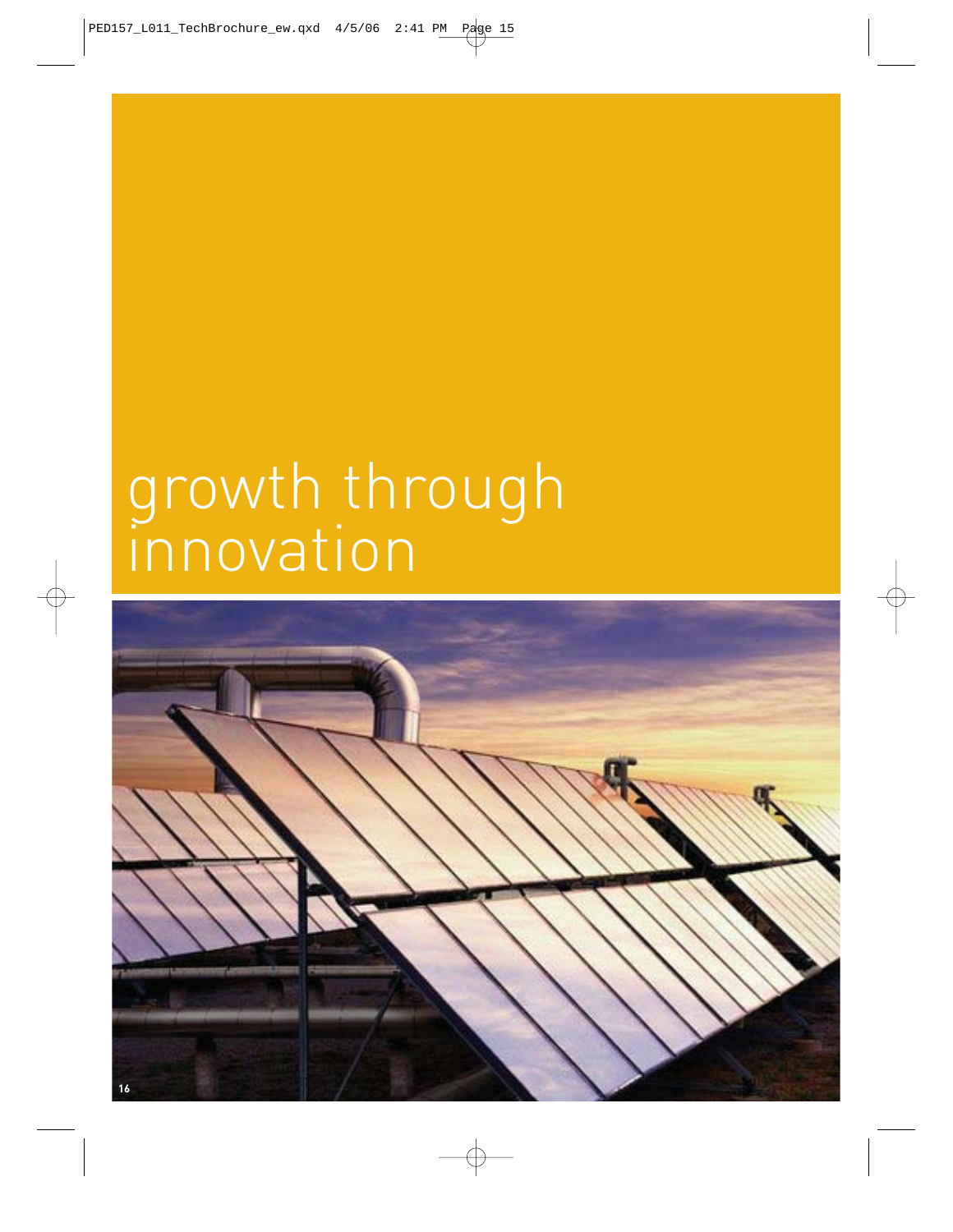#### HELPING MANUFACTURERS INNOVATE AT EVERY STAGE

Manufacturing sectors, like individual companies, have life cycles and the Commonwealth's strategy is helping industries innovate: at concept, formation, growth, maturity, and perhaps most important to our manufacturing base, reinvention.



#### **CONCEPT >FORMATION >GROWTH** CASE STUDY: SOLAR TECHNOLOGY

Solar Technology employs 55 and manufactures innovative, solar powered traffic control equipment and devices for industrial and commercial applications. The business has grown in 13 years from a rented garage to a 65,000 square foot facility. Early on, Solar sought help from the Small Business Development Center at Lehigh University, one of 16 university-based centers across the state to formulate a business plan and learn how to market the business and grow.

When the company moved into the Bridge Works Enterprise Center, a new business incubator, to start manufacturing, Ben Franklin Technology Partners funded product research and technology innovation. Solar Technology contacted the Manufacturers Resource Center (MRC) for marketing assistance and Penn State's Pennsylvania Technical Assistance Program for environmental and safety issues.

Among the 30 projects Solar has carried out with MRC assistance were ISO 9001:2000 implementation and laying out a new manufacturing facility. MRC helped the firm enter the promotional and special events market by assisting with engineering plans and documents for marketing a new line of Agile Displays. Currently, MRC is helping the company develop an enhanced product through the Integrated Product Development Program at Lehigh University. A team of engineering, finance and marketing students will design a solar powered radar speed trailer meeting Pennsylvania Department of Transportation requirements.

"Our experience in Pennsylvania is definitely unique. When we meet with other equipment manufacturers nationwide, they tell us that other states do not have a support network like Pennsylvania's that helps companies grow and prosper throughout their life cycle."

—Byron Zerphy, President, Solar Technology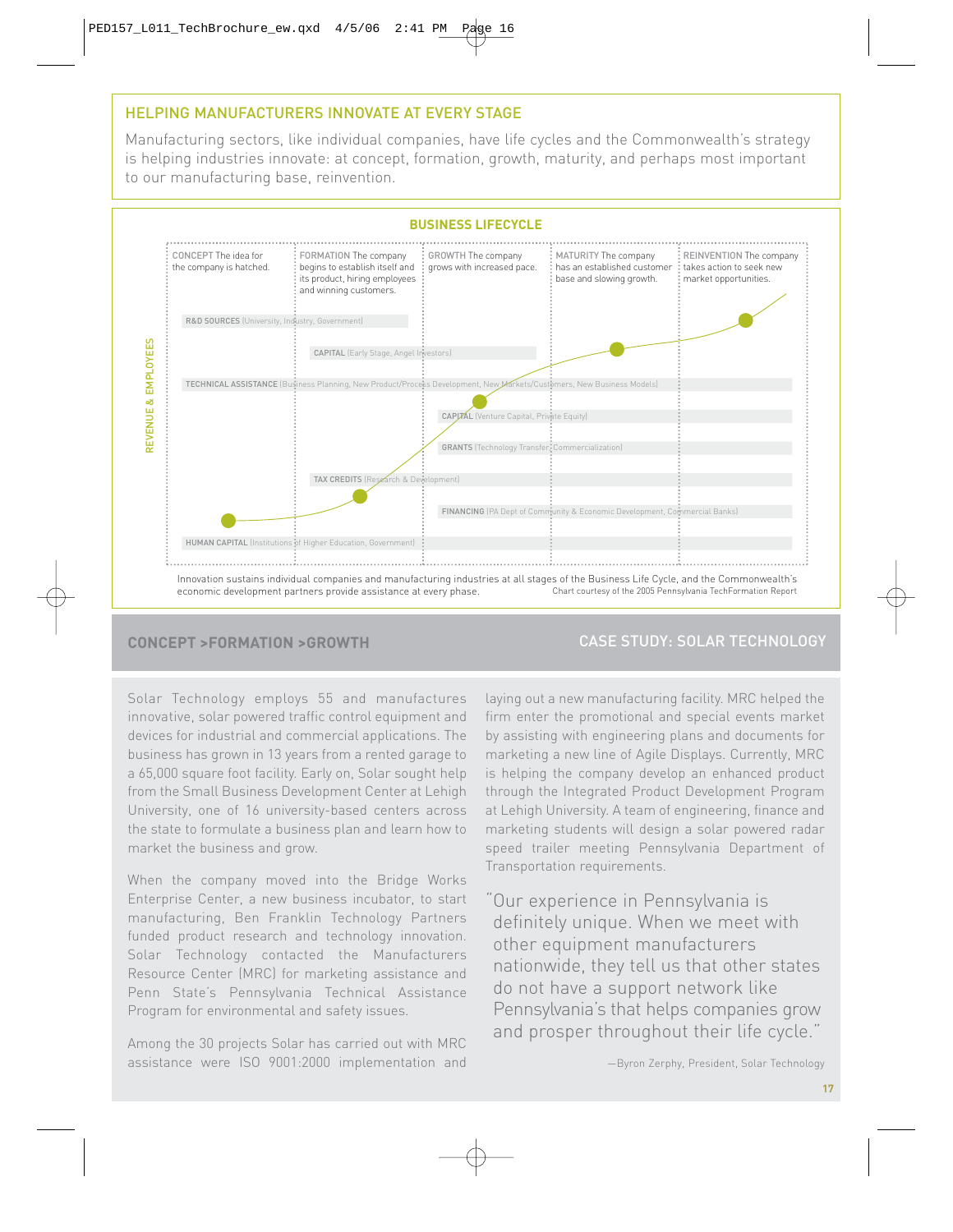Private and public professionals are working together as never before to help Pennsylvania manufacturers innovate.

Economic development organizations and industry associations serve Pennsylvania manufacturers throughout the Commonwealth to forge collaborations among geographically dispersed initiatives. For instance, the Pennsylvania Economic Development Association, a statewide association of local, state, corporate and nonprofit economic development professionals, provides leadership and communication between statewide economic development initiatives.

Local economic development organizations including the Johnstown Area Regional Industries and the Bucks County Economic Development Corporation partner with the Commonwealth and other regional business leaders to bring new, international business and industry to Pennsylvania, as is detailed in the below Gamesa Corp. case study.

After 18 months of investigating suitable U.S. locations for its first North American factory, Gamesa Corp. of Spain chose the Cambria County Industrial Park located in Southwest Pennsylvania. Its aptly named Fiberblade LLC plant, made possible in part through a total of \$22 million in Commonwealth assistance, will produce blades for modern windmills. In addition, the Commonwealth's assistance has helped Gamesa create three new modern manufacturing centers on 20-plus acres of U.S. Steel's former Fairless Hills industrial site in Bucks County. The combination of the Cambria and Bucks County new operations establishes a strong presence for Gamesa in Pennsylvania, where the company has invested a total of \$84 million to locate its North American headquarters in Philadelphia and expand its manufacturing presence in the two counties. The Fiberblade plant, plus Gamesa's development of wind farms and Philadelphia region operations in Bucks County will create up to 1,000 jobs during the next five years, securing a portion of the United States' burgeoning wind-power industry.

#### **GROWTH** CASE STUDY: GAMESA CORP

"More than two dozen state, federal, and local organizations from both the public and private sectors provided resources to help Gamesa establish its new Fiberblade subsidiary near Johnstown. The help and cooperation we received from Commonwealth agencies, coupled with the enthusiasm and assistance of local organizations, made our choice of locations easy. We simply could not ask for a better place to build our first U.S. based manufacturing operation."

—Alberto Gros Isla, Plant Manager, Fiberblade LLC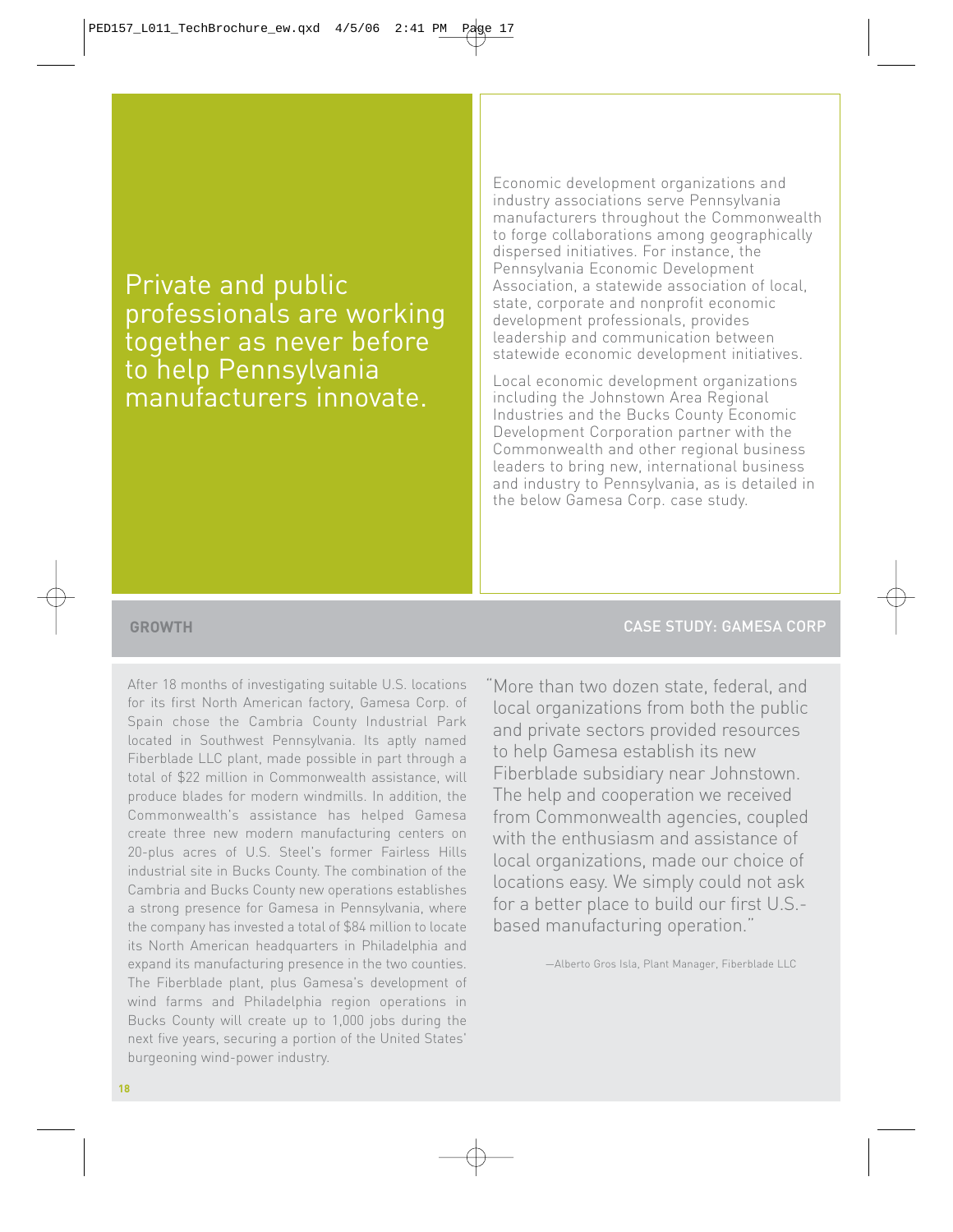Three Pennsylvania industries in the midst of transformation illustrate the business life cycle:

Nanotechnology, an emerging field, will drive established industries to new growth and give birth to industries now unknown.

Powder metals is considered a mature industry yet Commonwealth investment and cooperative stakeholder efforts have concentrated and fueled growth, reinventing the industry.

Plastics technologies and processing, an industry maturing in growth potential and job opportunities, is seeing growth through new materials, new processes, and new customer applications for its products.



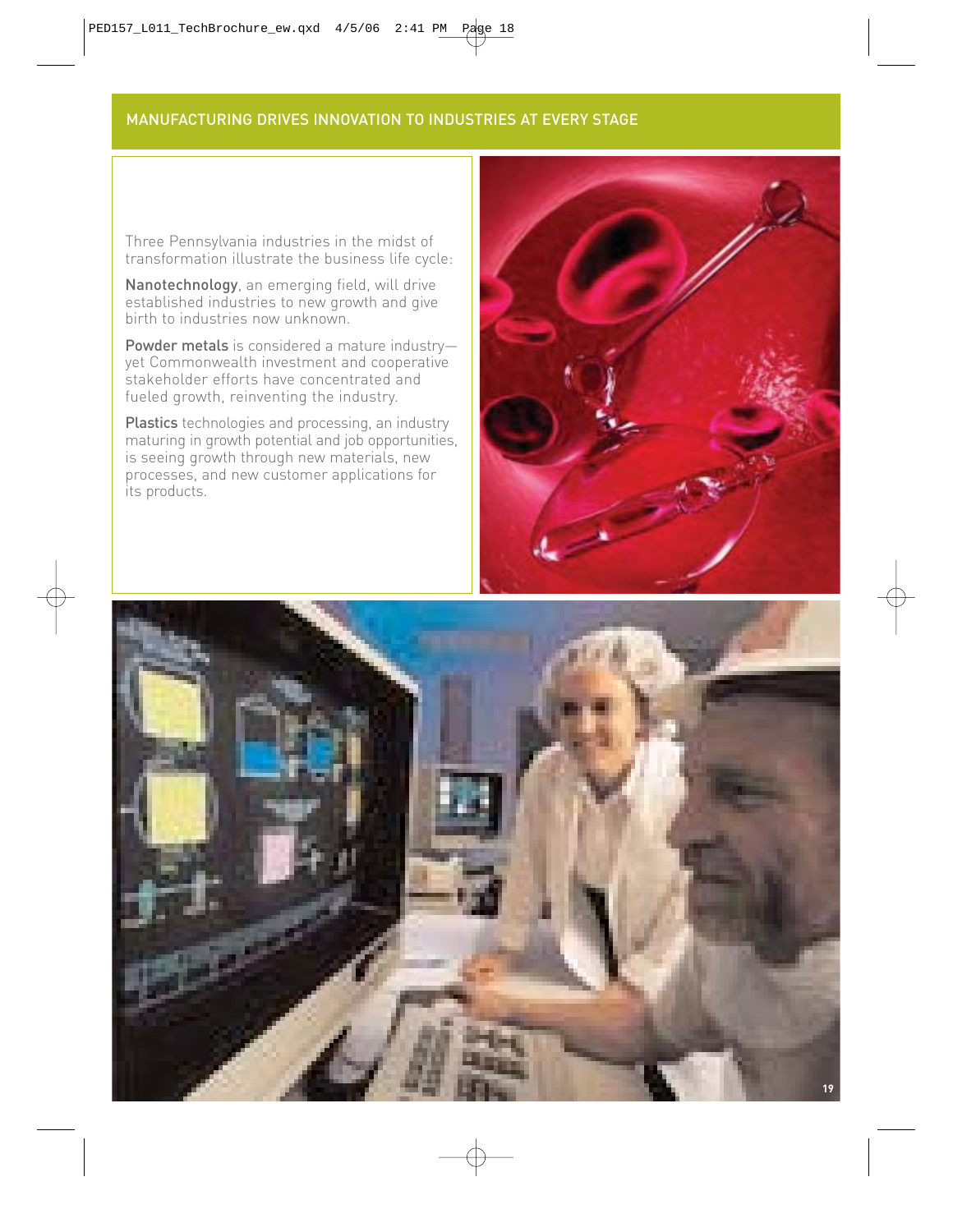#### NANOTECHNOLOGY

Nanotechnology operates at an incredibly tiny level, with particles smaller than 1/800th the size of a human hair. At this basic molecular level, common materials change their characteristics and offer possibilities that are attracting a large and growing level of research dollars. By 2015, nanotech is expected to be a \$1 trillion industry, one that Pennsylvania and many other states are betting heavily on to emerge as an economic winner. Already there are at least 80 consumer products on the market using nano materials, from car paint to stain resistant trousers.

#### Pennsylvania's statewide strategy, the Pennsylvania Initiative for Nanotechnology (PIN),

is bridging the commercialization gap to help companies bring products to market. The PIN combines the efforts of the Commonwealth's six research universities, the state system of higher education, economic development organizations, the Pennsylvania Department of Community and Economic Development, and dozens of companies.

To date, more than \$42 million in public funds has been invested to build out facilities and jumpstart programs, leveraging more than \$375 million in private, university, and federal awards

for work in nanotechnology and related areas. More than 125 companies have directly benefited.

Over the past six years, Pennsylvania has made a concerted effort to coordinate nanotechnology research and development and workforce development efforts throughout the Commonwealth. These investments are helping to make Pennsylvania a worldwide leader in nanocommercialization. Two examples of such nanotechnology commercialization-focused investments are: The Pennsylvania Nanomaterials Commercialization Center comprised of a team of regional leaders and the Pittsburgh Technology Council, and the Nanotechnology Institute, founded by the Ben Franklin Technology Partners, the University of Pennsylvania and Drexel University.

Underpinning all of the Commonwealth's commercialization investments in nanotechnology is its investment in workforce development, as exemplified by the Nanomanufacturing Technology Partnership, administered by The Pennsylvania State University and involving 30 colleges and universities across the state. More than 150 associate degrees in nanofabrication have been awarded and more than 30 companies using nanotech are employing these graduates.

#### **GROWTH**

Over the next decade, electronics will permeate our lives at an evermore personal level. Small transistors will be printed on consumer packages. Lighting and displays that use print technology will allow displays to be printed on the back of cereal boxes and other surfaces targeted by advertisers. Printable solar cells will power portable electronic devices.

Plextronics, Inc. is riding this wave of technology development by pioneering the commercialization of inherently conductive polymers. Using nanotechnology, Plextronics has developed a way to make ordinary plastics conduct electricity. A Carnegie Mellon University offshoot, the company leverages more than a decade of research, for a new generation of materials that combines the functional benefits of conductivity with the design, processing, weight and cost advantages of plastics.

Funding from the Ben Franklin Technology Partners, the Pennsylvania Department of Community & Economic Development, and local investors has provided an expanded laboratory and additional capital for workforce expansion.

#### CASE STUDY: PLEXTRONICS, INC.

"Critical economic assistance from the Commonwealth has been instrumental to our growth. From loans aiding in the expansion of our manufacturing equipment through the Machinery Equipment Loan Fund, to key resources from the Department of Community and Economic Development, Ben Franklin Technology Partners, the Department of Environmental Protection, Pennsylvania Energy Development Authority, and Allegheny County; these resources have insured that we can grow and thrive in Pennsylvania. This invaluable support means that we can look forward to another year of significant growth and industry leadership."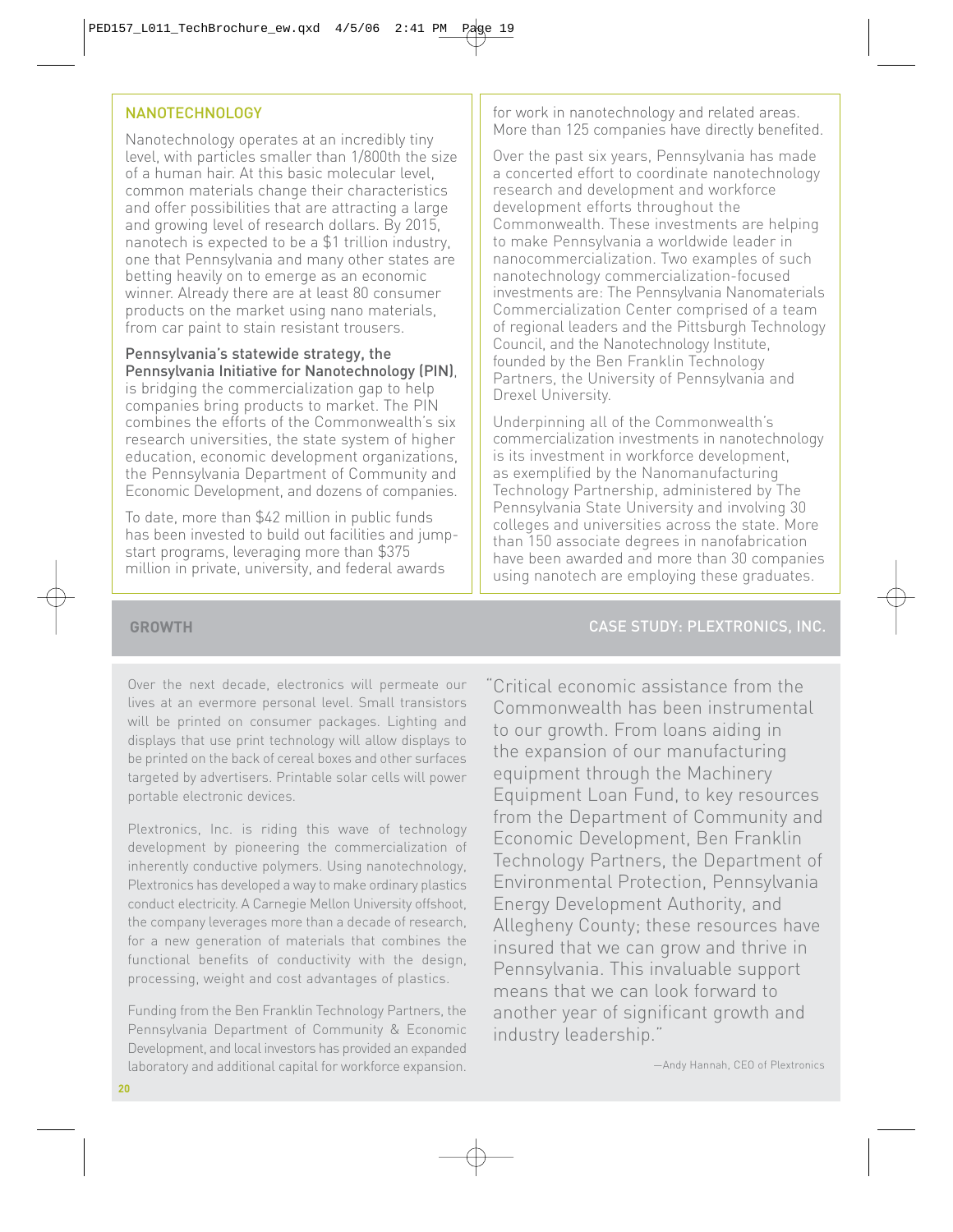#### POWDER METALS INITIATIVE

An outgrowth of the carbon industry, which began making battery electrodes for the automobile industry in the early 1900s, powder metals developed rapidly as major carbon manufacturers developed the technology to make other economical components for automobiles.

Powder metals manufacturing has grown from its beginnings in the 1950s into a viable industry, creating more than 50 Pennsylvania companies that are providing 15,000 well-paying jobs.

The Ben Franklin Technology Partners and the North Central Regional Planning and Development Commission developed a program designed to increase employment in the powder metals industry. The powder metals companies based in the region were awarded contracts to develop and implement plans for creating commercially viable, new powder metals parts applications.

The Commonwealth has supported the powder metals workforce initiatives in north central Pennsylvania with annual funding to maintain and create a competitive, skilled workforce. Funding supported the development of a powder metals technology degree at Penn State Dubois Campus. Training support for incumbent workers across the region is organized through the regional community education councils. Secondary school students have also benefited through access to the Tech Prep Program, which links secondary and post-secondary schools, and a metalworking facility at St. Mary's High School. Mini-grants to the region's secondary and vocational technical schools will help develop the future powder metals workforce.

#### **MATURE**

Allegheny Coatings, which employs 82 at its Ridgway facility, applies high performance coatings for parts used in a variety of industries. Their coatings are used primarily to fill the surface voids, or porosity in powder metals parts, and combat corrosion. Allegheny Coatings sought to commercialize their promising research.

Allegheny Coatings has increased employment and is relocating to a larger facility. Growth in use of P/M parts because of Allegheny Coatings' innovation will have a ripple effect throughout its industry and its supply chain, especially in Pennsylvania.

"The Ben Franklin funding enabled Allegheny Coatings to bring material R&D to initial commercial fruition expeditiously, resulting in the creation to date of 30 powder metals industryrelated jobs. It is estimated that those jobs contribute between \$800,000 and \$1 million to the local economy."

#### CASE STUDY: ALLEGHENY COATINGS

"Programs like this Ben Franklin Powered Metals Initiative in partnership with the North Central Regional Planning and Development Commission have the potential to reduce the loss of manufacturing jobs we've experienced in Pennsylvania over the last two decades.

With increased access to new technology and new markets, the Commonwealth's manufacturers will continue to create more jobs."

> —Dennis Yablonsky, Secretary, PA Department of Community & Economic Development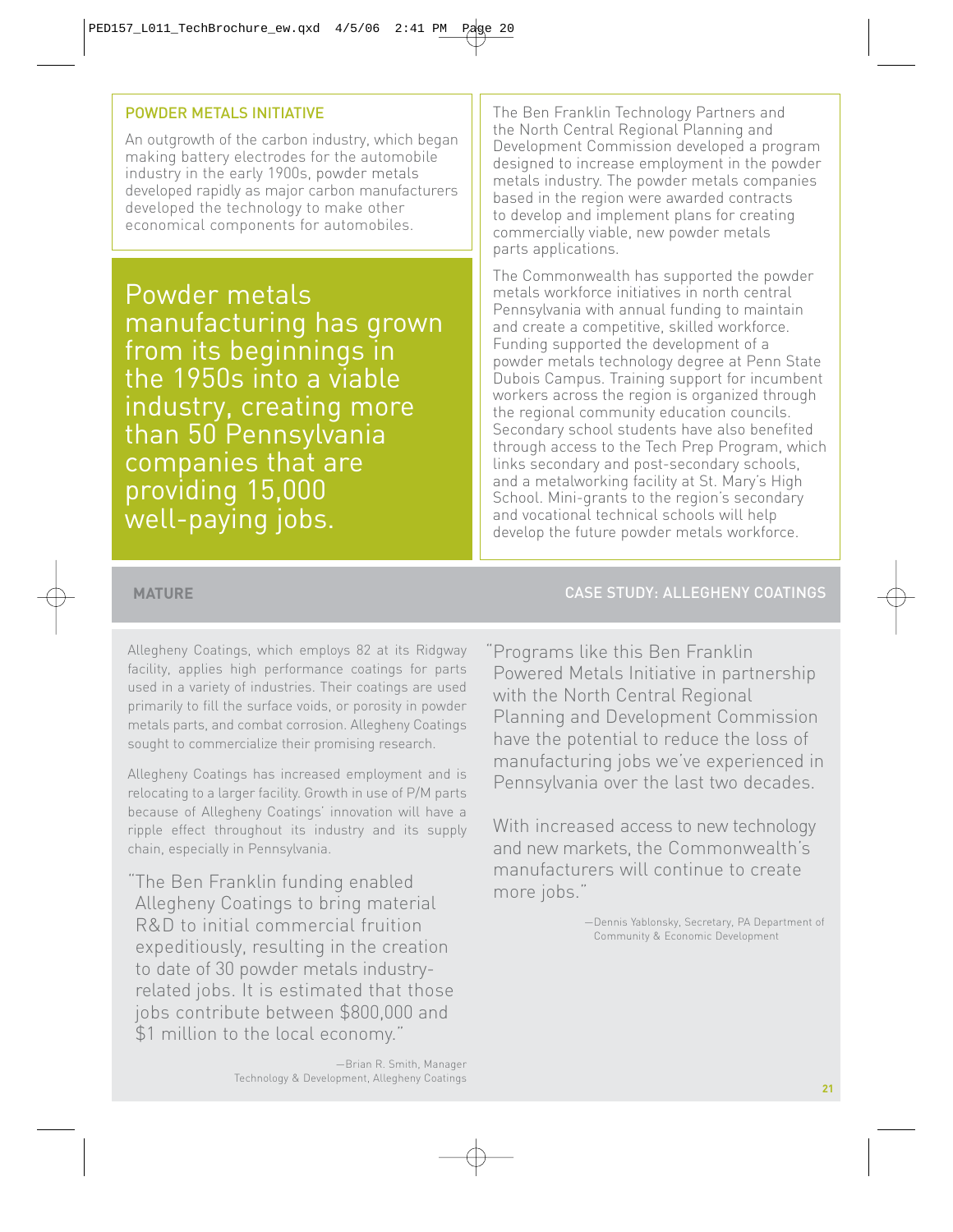Pennsylvania's plastics industry has achieved new growth and direction with assistance from significant Commonwealth and private resources.

#### PLASTICS TECHNOLOGY

#### The Pennsylvania Plastics Initiative,

supported by a US Department of Labor grant, offers funding and support to link regional initiatives into a broader statewide workforce network supporting every aspect of the plastics industry's transformation. This network includes the Pennsylvania Workforce Investment Boards, the Pennsylvania State University, Pennsylvania College of Technology, the statewide system of Industrial Resource Centers and the Ben Franklin Technology Partners.

#### The Plastics Technology Center & the Plastics Manufacturing Center at Penn College

The Northwest Pennsylvania Industrial Resource Center in Erie and Penn State Erie, The Behrend College operates the Plastics Technology Center. This program promotes competitiveness and growth, in products and knowledge, in the smaller manufacturing business sectors.

The Plastics Manufacturing Center at the Pennsylvania College of Technology offers extensive material testing laboratories, industrial scale process equipment, worldclass training programs and consulting staff.

Both centers support new product design and development with material selection, testing and analysis, process technology, and workforce development.

#### **MATURE**

Since 1986, Say Plastics, Inc. of McSherrystown has custom designed and manufactured parts and part holding devices, such as packaging and fixtures, for Original Equipment Manufacturer companies, primarily using vacuum thermoform technology.

When several larger clients relocated manufacturing facilities to southern states and offshore, Say Plastics realized it had to diversify to survive. It sought new markets outside current heavy manufacturing applications to serve more local and regional customers.

Say Plastics also needed to convert from 'job-to-job' mode to full-time production to maximize plant capacity and turned to MANTEC, Inc., the York-based Industrial Resource Center. The team researched local industries, identifying a heavy concentration of food manufacturers that were prime candidates for Say's products.

#### CASE STUDY: SAY PLASTICS, INC.

Say Plastics added a new product process, blow molding, to produce wide-mouth PET resin containers for food packaging. Adding this process required an investment of \$1.4 million in machinery and equipment upgrades and worker training, supported by a significant Commonwealth investment. Subsequently the firm entered the market with new capability, gained new customers and won new contracts.

"The production-based mode has increased our sales significantly …this change has taken us to another level."

—Ronald Staub, General Manager, Say Plastics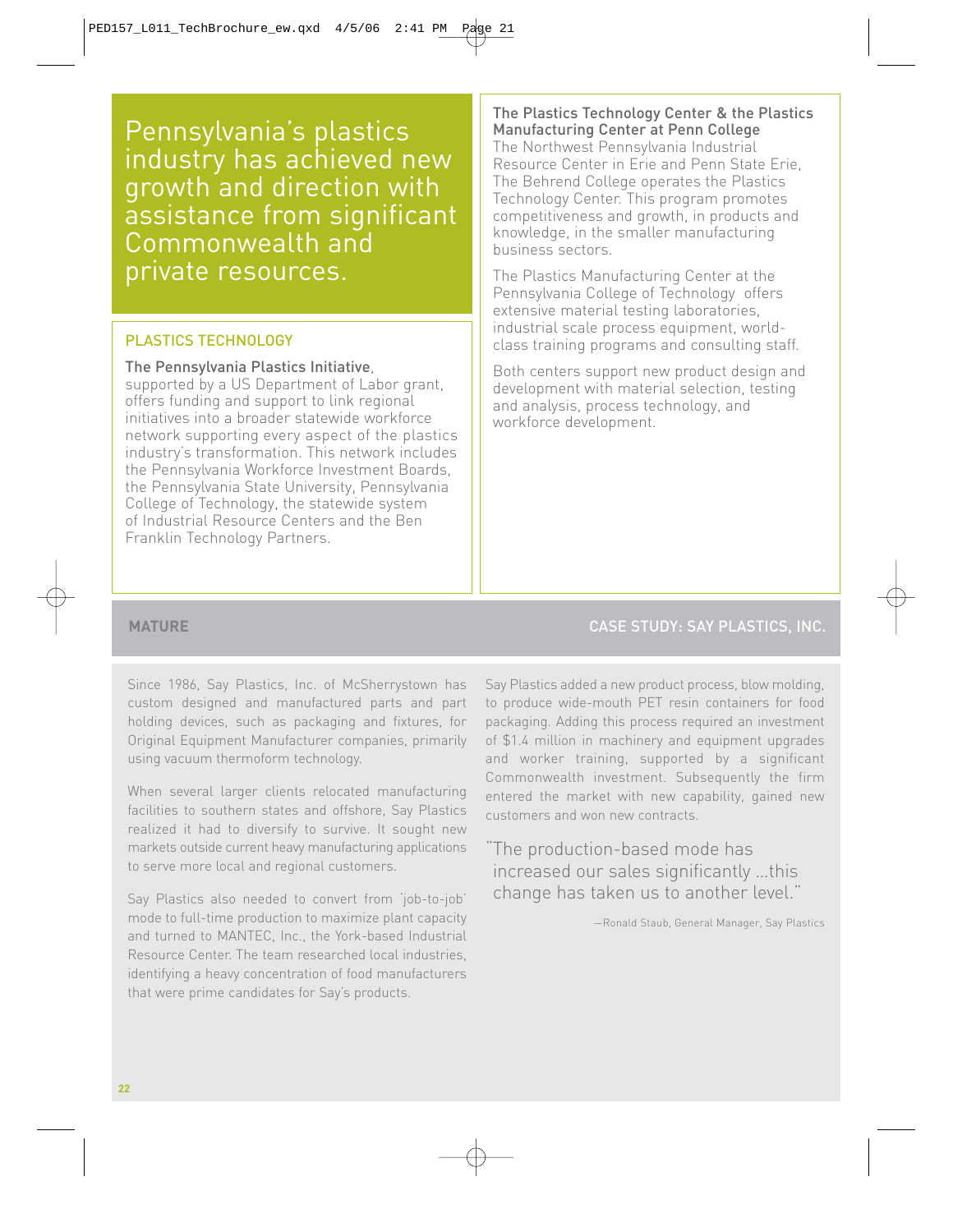At every stage of the manufacturing business life cycle, information technology is both essential to doing business and a major tool for innovation.

Ben Franklin Technology Partners (BFTP), a Commonwealth program providing technology based economic development assistance throughout Pennsylvania, helps companies innovate through funding, expertise, and innovative business alliances. From 2002 to 2004, the four regionally based BFTPs provided nearly \$22 million in assistance to manufacturing companies, attracting a match of approximately \$42 million. These investments created more than 1,100 Pennsylvania jobs and retained more than 2,400.

#### **REINVENTION**

CASE STUDY: NOBLE BIOMATERIALS, INC. AND SAUQUOIT INDUSTRIES

Sauquoit Industries, one of the oldest textile mills in the United States, manufactures metal-coated fibers that control electrical static discharge and electromagnetic interference. To help the company stay competitive, the Ben Franklin Technology Partners linked it with Penn State and the University of Scranton to improve its silver technologies and streamline its manufacturing operations.

Noble Fiber Technologies, Inc. provides value and performance-enhancing textile products with antimicrobial and therapeutic uses to consumer, medical, and military markets. Its main product, X-STATIC®, is used by Johnson & Johnson, Adidas, Puma, Umbro, and Hugo Boss. X-Static has been adopted by NASA, the European Space Agency, and the U.S. Army and Marine Corps for use in undergarments and boot socks.

Following an investment from TL Ventures, a venture capital firm, Sauquoit and Noble Fiber merged to form Noble Biomaterials. To date, the Sauquoit and Noble Fiber strategic partnership has created 24 jobs and retained 44. Noble Fiber has gone from \$70,000 in

annual sales seven years ago to recently generating more than \$1 million in sales in one month. Recently, the company placed 86th on Inc. magazine's top 500 fastest-growing private companies.

"Ben Franklin Technology Partners had tremendous faith in X-STATIC® and all its possibilities. They asked us very direct questions, making us think about how to best use our resources. When you work with Ben Franklin Technology Partners, you get the overwhelming feeling that you are not alone."

—Jim Walsh, CFO, Noble Biomaterials, Inc.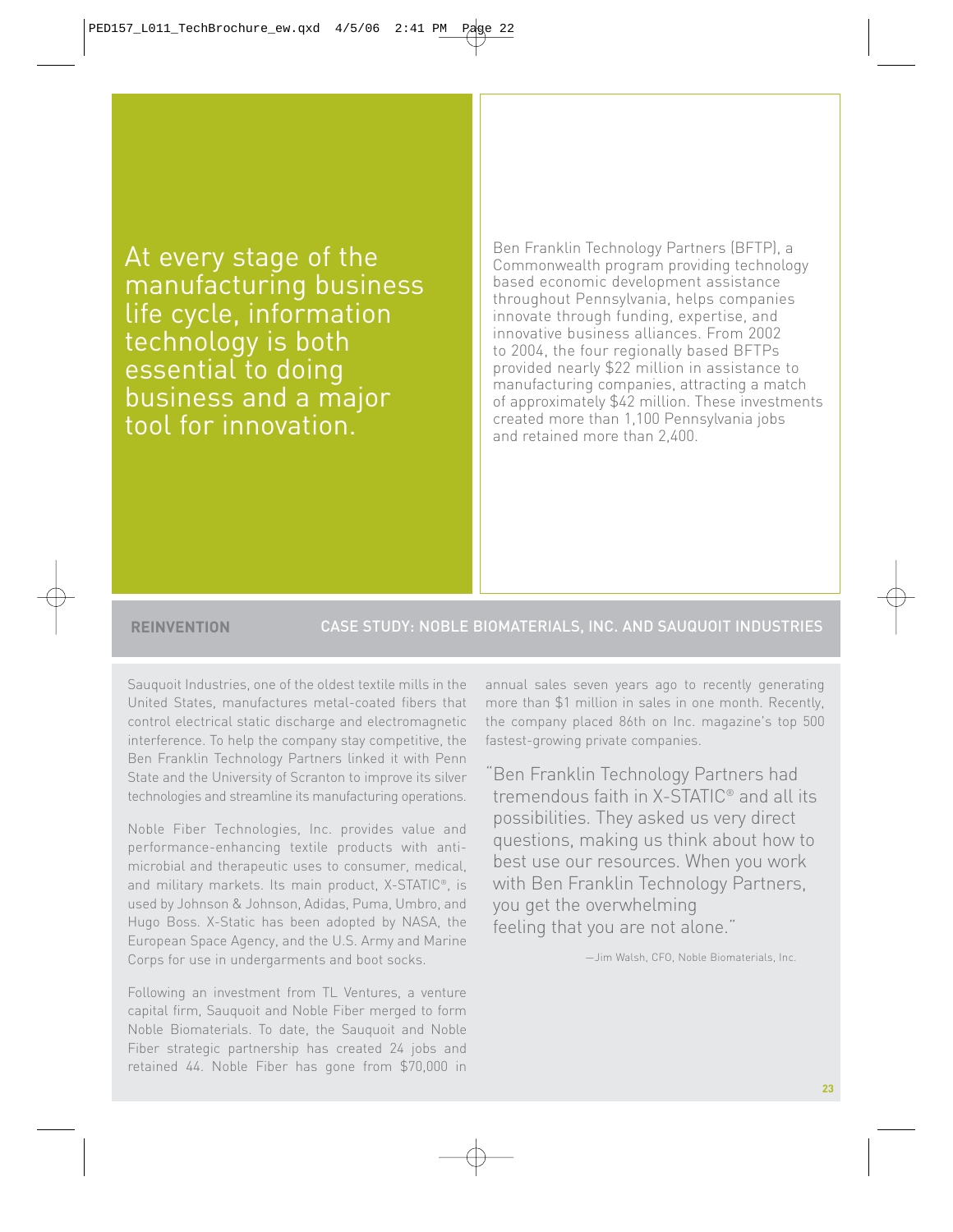### investment in manufacturing innovation

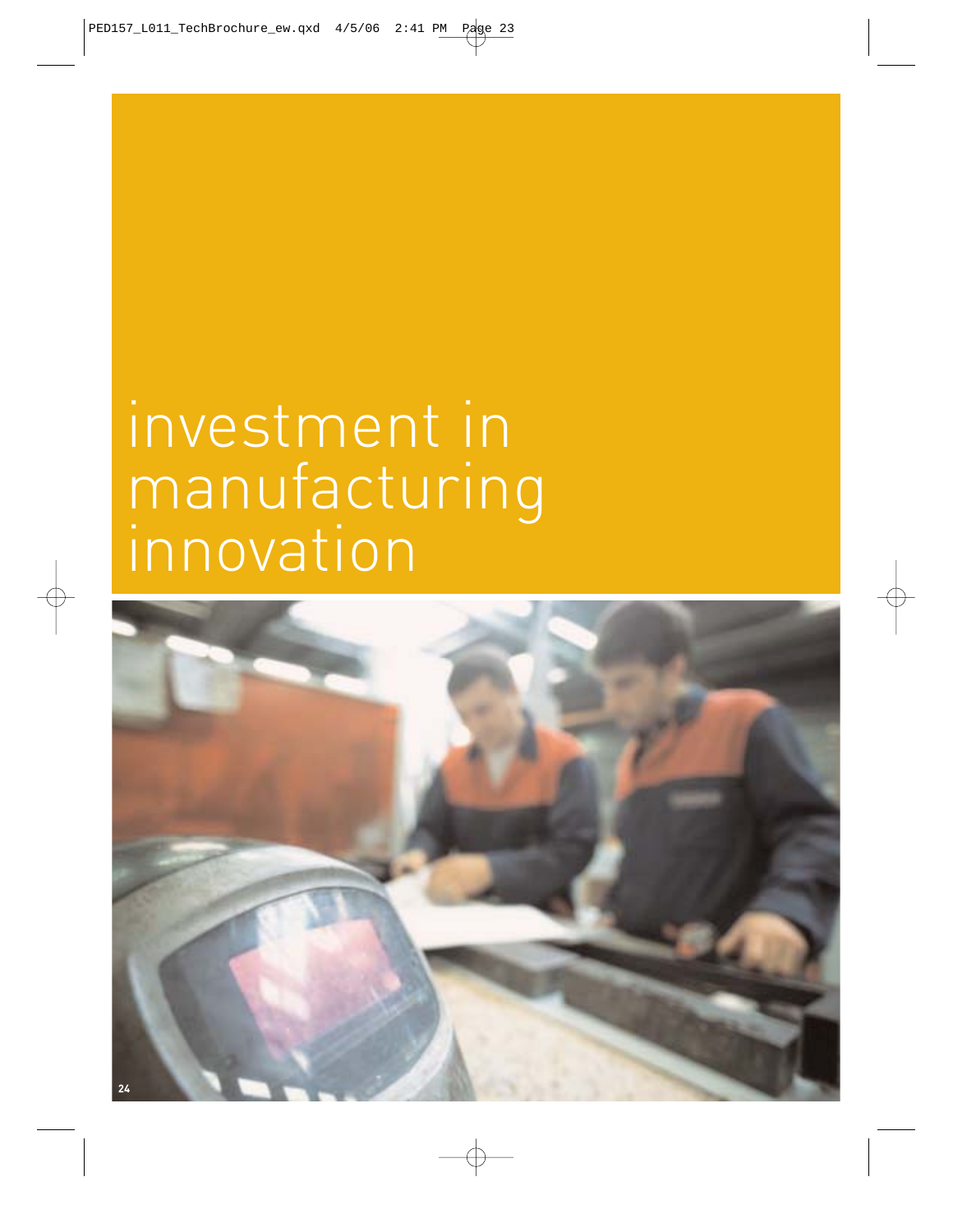Pennsylvania invests significantly in manufacturing innovation, positioning the Commonwealth as an epicenter of manufacturing innovation on a global scale. In fact, from 2003 to 2004, the Governor's Action Team, a group of economic development professionals, increased the number of successfully completed manufacturing company projects by 68 percent and provided over \$282 million in assistance to those firms.

These investments have been driven by "Manufacturing Innovation: A Strategy to Enhance the Competitiveness of Pennsylvania Manufacturers" which was released by Governor Rendell in 2004. This comprehensive strategy initiates, expands and integrates programs supporting areas critical to manufacturing innovation: financial, workforce development, technical support, communications and research.

Governor Rendell's Manufacturing Strategy is built on the premise that businesses that innovate and actively try to remake themselves are more likely to succeed than those that resist change.

In 2004 the Governor's Manufacturing Summit brought together more than 200 manufacturers, labor leaders, government workers, economic development organizations and service providers. These stakeholders examined current challenges facing Pennsylvania manufacturers and discussed strategies to create a globally competitive, advanced manufacturing industrial sector.

#### THE COMMONWEALTH'S COMPREHENSIVE STRATEGY OFFERS SEVERAL OTHER POWERFUL TOOLS FOR PENNSYLVANIA MANUFACTURERS:

The Pennsylvania Manufacturing Ombudsman provides information and referrals to manufacturers requesting services in areas such as financing, education and training, technical assistance and regulatory issues. The Ombudsman also serves as the primary advocate for manufacturing businesses to help them navigate programs and regulations when dealing with state agencies.

The Office of Trade Policy helps develop Pennsylvania's trade and investment policies, advocates for businesses, and works to ensure that competitors play by the rules. It serves as a resource and can advise firms on how to take advantage of trade rules and how to navigate the export control and sanctions regime.

The Governor's Action Team is the single point of contact for businesses considering locating or expanding in Pennsylvania. The team provides critical information for evaluating facility locations, including workforce characteristics, demographic information, permit and regulation assistance, infrastructure and utility data, state and local tax information, quality of life statistics and information, and site details.

#### **CASE STUDY**

Recently the Governor's Action Team worked with Seton Company to consolidate its operations in Bedford County from its New Jersey facility, creating 100 new jobs over the next three years and retaining 265 jobs at its Saxton facility. Seton Company manufactures leather interior products for the automobile industry. Its expansion included purchasing and relocating machinery and support equipment, renovating the Saxton finishing facility and adding on 6,000 square feet. The company was offered a \$400,000 Opportunity Grant and \$150,000 in Job Training Assistance.

"This project will result in the preservation and addition of jobs and economic development for Saxton and Bedford County. It is also a model for bi-partisan government action and business cooperation."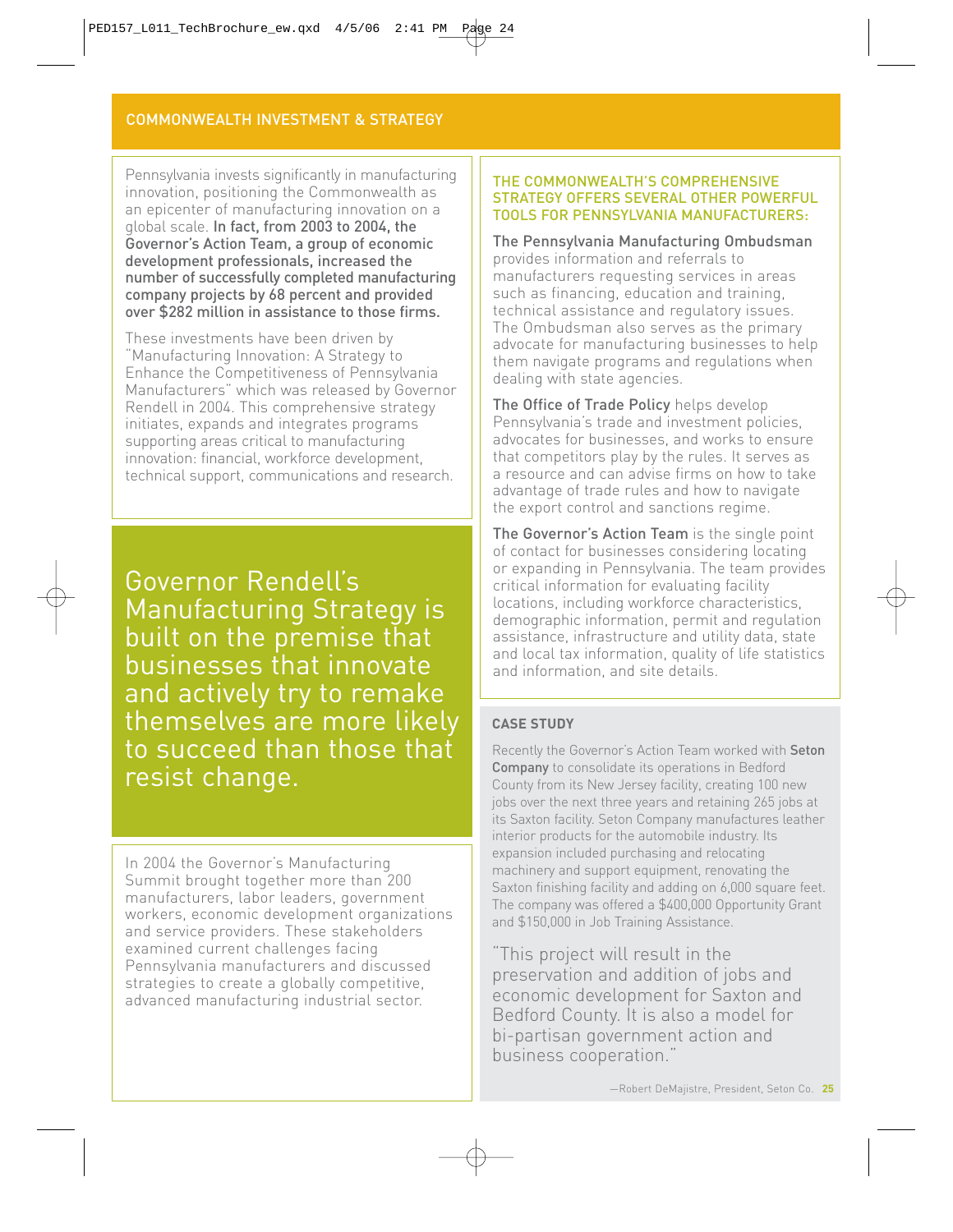Improving the Commonwealth's business climate and meeting manufacturers' financing needs will help companies prosper and create jobs. Capitalizing on manufacturing innovation will also attract high growth firms focused on the research, development, and commercialization of new products and technologies. The following Commonwealth-funded programs are promoting manufacturing innovation:

The Machinery and Equipment Loan Fund (MELF) supports machinery projects for businesses creating or retaining jobs within the Commonwealth. Recent programmatic changes have increased available funding by \$50 million.

The New Pennsylvania Venture Capital Investment Program is expanding equity investments through the infusion of \$60 million into venture capital partnerships that commit to a 3:1 match of those funds. This program will result in an additional \$240 million pool of equity capital for Pennsylvania companies.

The New Pennsylvania Venture Guarantee **Program** is attracting investment from top tier investment funds by guaranteeing a portion of the investments in Pennsylvania companies. This \$250 million guarantee will create a \$500 million pool of available new capital.

Commonwealth Partnerships have further expanded access to capital by partnering with commercial banks to create three low interest loan pools totaling \$450 million for manufacturers and small businesses.

The Research and Development Tax Credit **Program** has been expanded by \$15 million, for a pool of \$30 million, and now allows for the tradability of the credits, which can be a financing resource for early stage manufacturers. Commitment to research and development investment by public, private and academic labs breeds new companies and enables employers to compete in global markets. Turning in-state research into new jobs is critical to the Commonwealth's economic success.

The Second Stage Loan Guarantee Program is another source of working capital for young companies, 2-7 years old, in key sectors: manufacturing, biotech and technology oriented companies. The guarantee allows participating Pennsylvania banks to increase their investment in early stage technology companies.

Governor Rendell signed into law a \$2.8 billion economic stimulus package that will leverage an additional \$5 billion in matching funds, much of it benefiting manufacturers.

The Pennsylvania Industrial Development Authority is the Commonwealth's low-interest loan financing program for land and building acquisition, construction and renovation, resulting in the creation or retention of jobs.

The Innovation Partnership, created by a team of economic development organizations and partly funded by the Commonwealth, is increasing the quality and success of Pennsylvania companies' proposals to federal research agencies, specifically for funding from the Small Business Innovation Research Program (SBIR). The partnership provides technical review and financial assistance.

The Commonwealth's transportation and communications networks transport products to these customers quickly and efficiently. Pennsylvania manufacturers pay no sales tax on machinery and equipment and no capital stock tax on assets used in manufacturing. In addition, there is no tax on personal property or inventory. Businesses located in Pennsylvania's Keystone Opportunity Zones pay virtually no taxes for ten years.

The Office of International Business Development provides international trade services to Pennsylvania's manufacturers through export consulting, access to ports, attraction of foreign direct investment and opens doors to world markets through 22 authorized Pennsylvania international representatives located in 17 countries worldwide.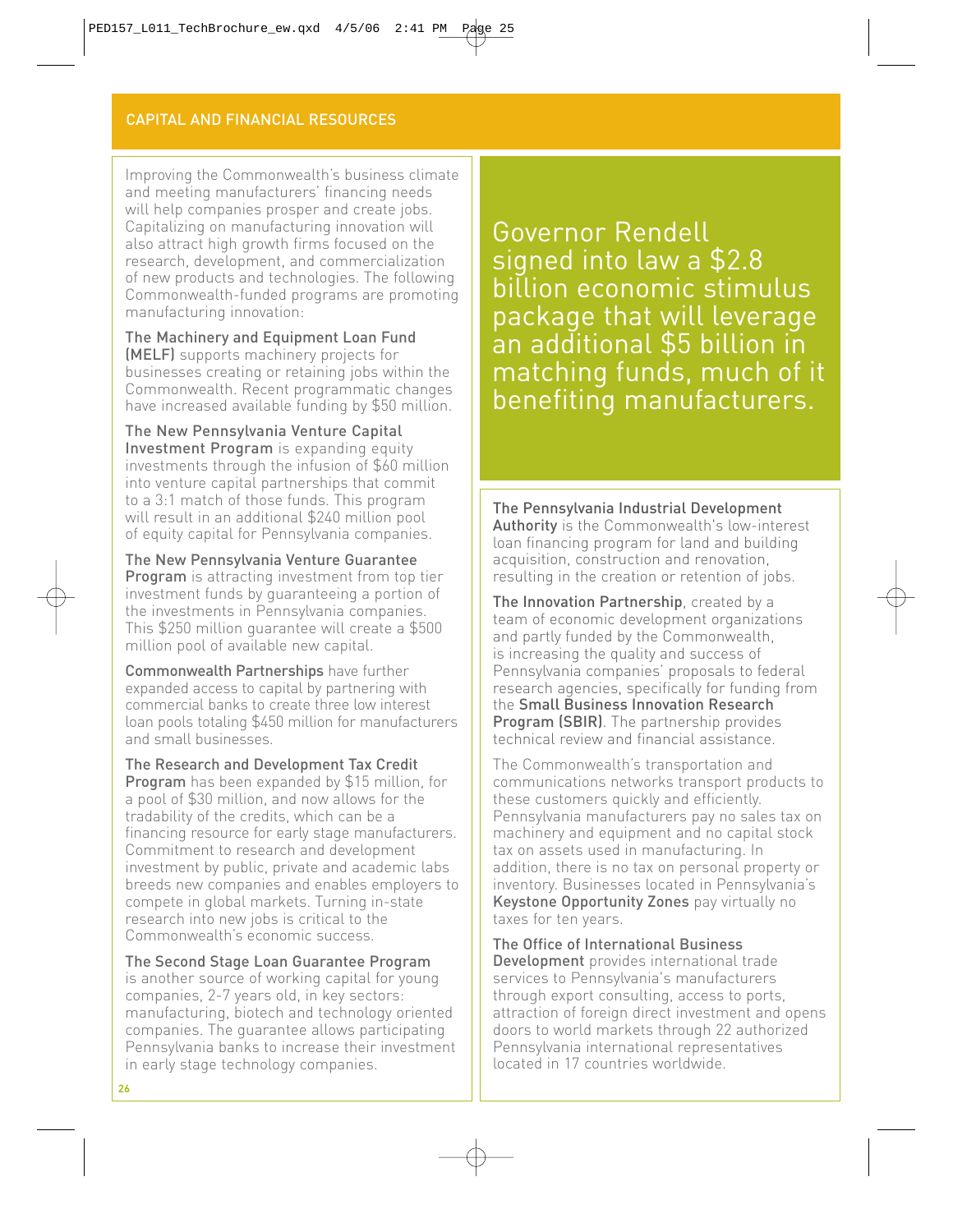The SBIR program provides almost \$2 billion in federal research and development set-asides for small technology oriented businesses. Companies can develop technologies, products, and services for sales to the private sector or to the government. Ten federal agencies set aside 2.5 percent of their external R&D budget for SBIR research topics.

The federal government's Small Business Technology Transfer Program (STTR) is similar to the SBIR Program in that it funds cooperative R&D projects between a small business and a university, federally-funded R&D center, or nonprofit research institution.

The Technology Adoption Grant Fund, launched by the Ben Franklin Technology Partners in 2004, provides up to \$50,000 in grant funds to manufacturing companies with less than 250 employees that are conducting research and development initiatives to bring new products to market, refine existing manufacturing processes or create new processes. This program, which is offered in nine counties in the southwest region of the state, links companies with nonprofit centers of excellence (including the Industrial Resource Centers) to find solutions for product development or manufacturing process development problems.

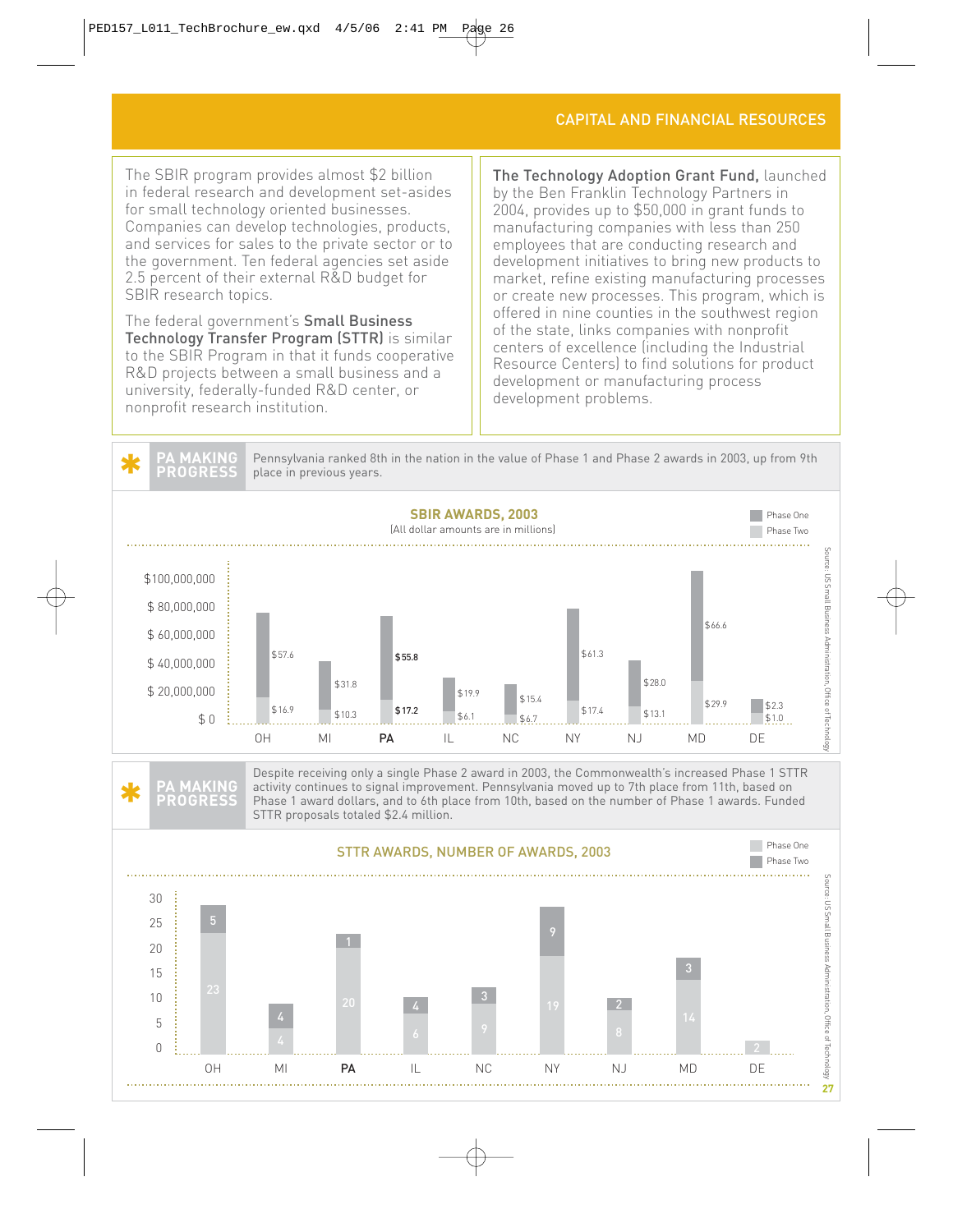Manufacturers need a trained and educated workforce that can adapt to new business models, innovative practices, and shifting priorities.

#### OTHER HIGHLIGHTS OF THE COMMONWEALTH'S WORKFORCE DEVELOPMENT PROGRAM:

- Industry Partnerships Grants and Incumbent Worker Training Grants identify and address common workforce needs within similar industries. The PA Department of Labor & Industry is providing \$5 million and \$15 million, respectively, for these programs.
- Workforce Advancement Grant for Education Program provides \$10 million in grants through the Pennsylvania Higher Education Assistance Agency Foundation to less-thanhalf-time students for continued higher education in High Priority Occupations.
- The Workforce Leadership Grant and Dual **Enrollment** programs allow students to earn both two- and four-year degree credits while in high school or community college.
- Customized Job Training Program and the WEDNet programs provide more than \$30 million in job training grants to train new hires and upgrade existing workers' skills. This flexible program teaches both basic skills and operations specific to the employer's business.
- Pennsylvania CareerLink delivers one-stop career services to both employers and job seekers. These include posting job opportunities, screening, and referrals to manufacturers looking for qualified employees.

Today 82 percent of businesses report that they have trouble hiring qualified workers. This dilemma will be compounded by 2012, when it is estimated that 60 percent of the job growth will be in occupations demanding at least post secondary vocational training.

Pennsylvania is answering this challenge with the 'Jobs Ready PA' Initiative, investing \$91 million in new state funds to leverage \$2 billion in the state's workforce and education systems.

#### **CASE STUDY**

Education innovations are shaping the Commonwealth's future technicians, technologists, and engineers. The Applied Engineering Technology Initiative (AET) is a regional industry-led education and economic development effort involving the state and federal governments, community colleges, fouryear institutions, high schools, regional economic development organizations, and the workforce investment community. Core partners include Delaware County Community College, Drexel University, and the Philadelphia-based Delaware Valley Industrial Resource Center.

The project is building an integrated AET infrastructure with a career and educational path that begins in high school and culminates in a baccalaureate degree. The AET initiative includes the 2+2+2 Career Pathways Project at Delaware County Community College, which won a Governor's Achievement Award from the Pennsylvania Department of Education. The project was funded by the Pennsylvania Department of Community & Economic Development under the Workforce Leadership Grant Program.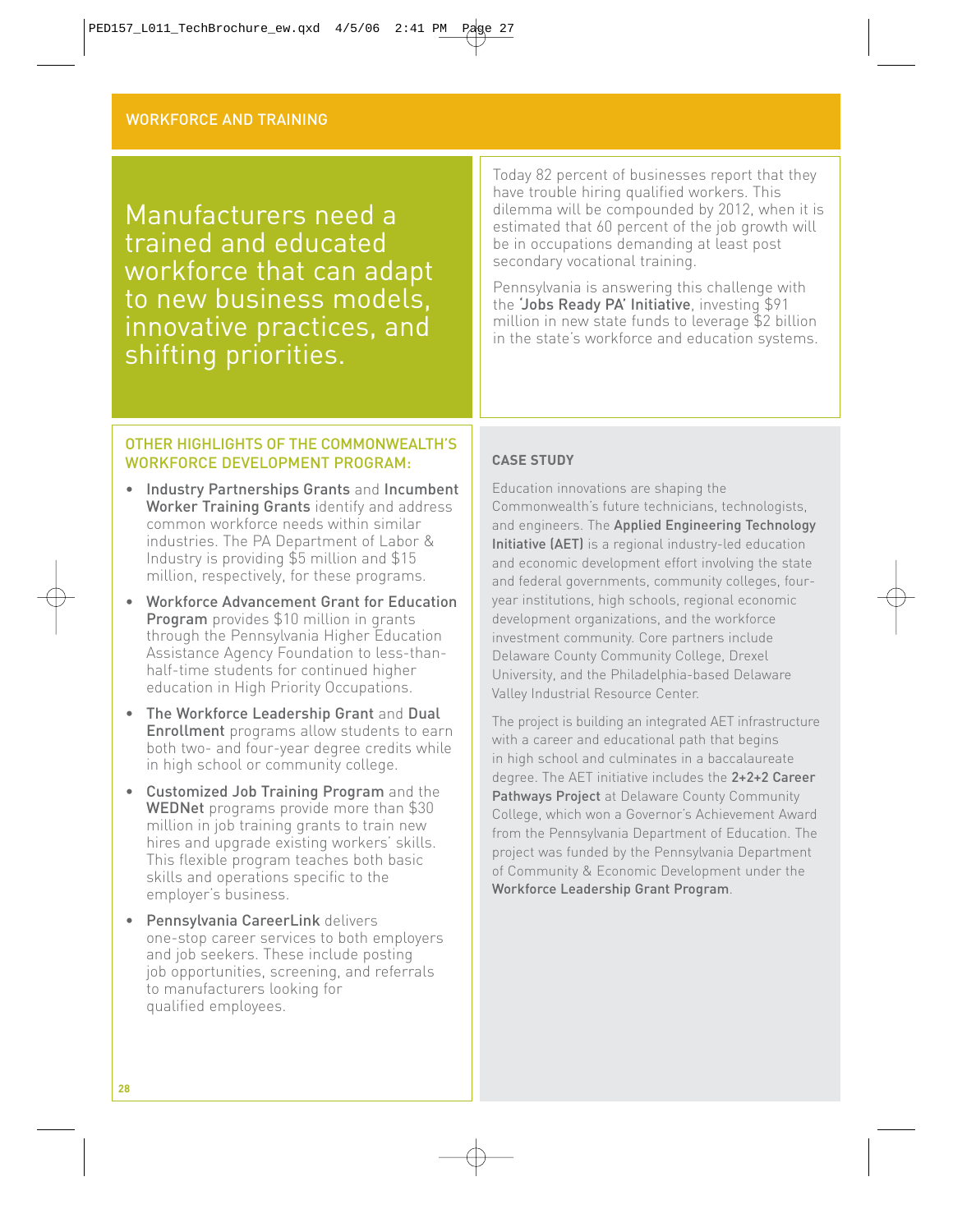A major component of the Governor's Manufacturing Strategy is the Industrial Resource Center Program: a unique economic development partnership with access to state and national networks of expertise.

Created in 1988, the Industrial Resource Centers (IRCs) are providing an array of technical assistance to small and mediumsized manufacturers in Pennsylvania, funded by the Commonwealth. The IRCs provide:

- Market analysis and development, strategic planning
- Product development assistance
- Technology selection, implementation and optimization
- Production, planning and inventory control
- Quality assurance and improvement (ISO certification assistance) and lean manufacturing
- Supply chain development
- Training and workforce development
- Information technology services, e-business, website assistance, and Customer Relationship Management assistance

#### PENNSYLVANIA'S 2005 STATE BUDGET ALLOCATED AN ADDITIONAL \$5 MILLION TO THE IRCS TO EXPAND SUPPORT IN THESE CRITICAL AREAS:

- Small-to-Medium-Sized Manufacturing Enterprise Strategy Capability A business strategy service delivering world-class business planning, marketing, and sales processes, leadership and innovation consulting services
- Product Innovation A new product development capability with 'cradle-to-grave' services such as investment capital, product strategy and market identification, intellectual property licensing, design, engineering and manufacturing support
- Performance Improvement New and existing services to impact productivity and optimize operational performance

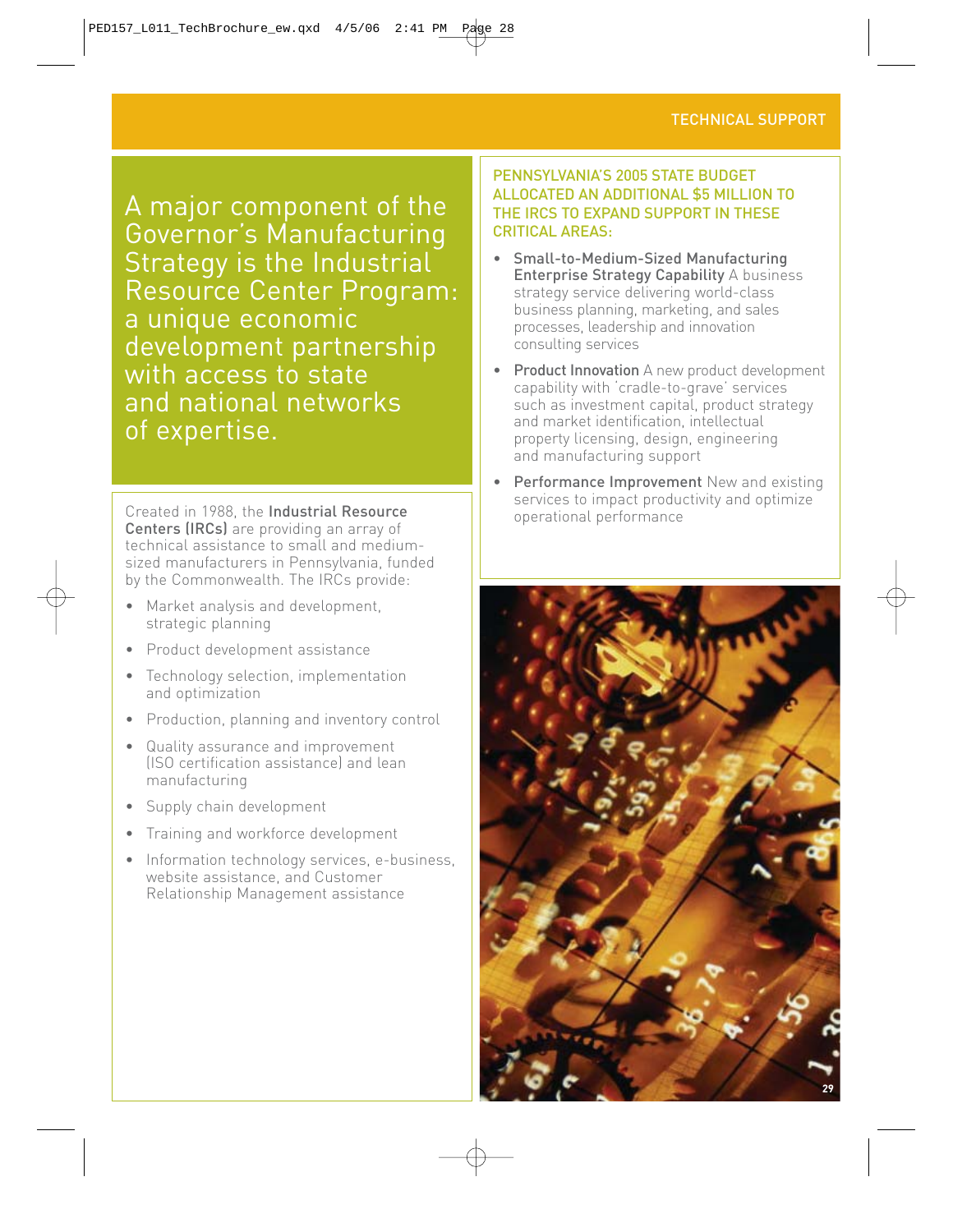#### TECHNICAL SUPPORT

The IRCs are helping their clients break new ground in all aspects of their businesses.

#### INNOVATIVE MARKETING & SALES EFFORTS

#### **CASE STUDY**

SpectruMedix had nationwide product sales and solid relationships with many clients, but consumable items sales were not at desired levels. Central Pennsylvania's IRC, the Williamsport-based Industrial Modernization Center (IMC), determined weaknesses and opportunities through market research and interviewing 23 customers. IMC also researched one vertical market and developed a sound sales model. SpectruMedix now has information to guide customer service, product development, and sales efforts. The sales model offers a more systematic approach to targeting vertical markets, resulting in a higher return on sales efforts.

"SpectruMedix LLC has gained valuable insight into our customers' needs that we could not ascertain internally. This information was the foundation for the development of our new consumables sales strategy. We consider the work performed by IMC to be critical in the creation of our mature sales."

> —Kevin R. Gutshall, Director of Sales & Business Development, SpectruMedix

#### INNOVATION THROUGH SUPPLY-CHAIN INTEGRATION

#### **CASE STUDY**

In 1987, A-LOK saw an opportunity to expand sales of construction seals to the precast, concrete pipe, tunnel segment and plastic pipe industries. The company looked at supply chain integration as an innovative way to achieve the goal and therefore made a strategic acquisition of Poly-Tec Products Inc., a South Carolina manufacturer of custom extrusions. After two years, the company relocated Poly-Tec to Tullytown, Pennsylvania to fully integrate its manufacturing capabilities.

This growth strategy demanded innovative leadership and work processes. A-LOK/Poly-Tec formed a partnership with the Delaware Valley Industrial Resource Center (DVIRC). The company and DVIRC began creating a culture of operational excellence as they developed and executed a strategic plan. The DVIRC helped A-LOK/Poly-Tec train front-line leaders and conduct annual meetings with leaders across its enterprises to encourage change and increase communication.

With the full integration of steel fabrication, plastic injection molding and thermoforming, A-LOK/Poly-Tec and its partners are projected to supply more than \$15 million to the North American precast industry.

"The DVIRC and its strategic planning service enabled us to take a long-range view of where our business was heading. Our management team has stepped up to play a bigger leadership role in our growth and continued success. The DVIRC has improved our entire business, and I would not hesitate to recommend its services."

—Jim Westhoff, President, A-LOK/Poly-Tec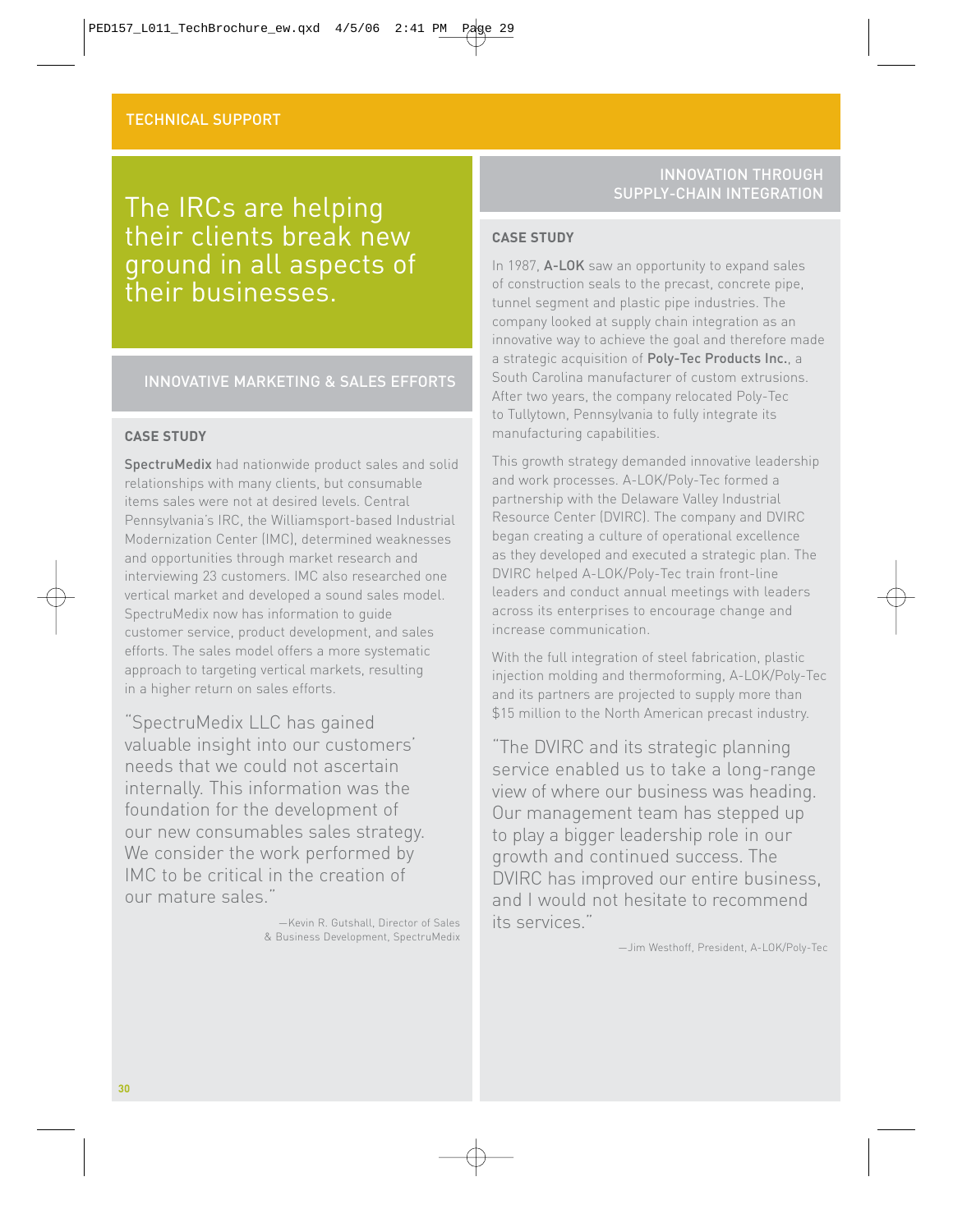#### TECHNICAL SUPPORT

#### INNOVATIVE STRATEGIC PLANNING

#### **CASE STUDY**

Chamberlain Manufacturing supplies artillery projectiles/mortars to the U.S. Department of Defense. A changing business environment and increased reliance on "smart bombs" threatened to reduce the need for Chamberlain's product. The Northeast Industrial Resource Center (NEPIRC) provided highlevel strategic planning services to the company for more than a year. With this help, Chamberlain identified new opportunities in commercial business and developed a plan to seize those opportunities. The company also identified new strategic relationships and approaches to increasing opportunities in their business segment with the Department of Defense. As a result, Chamberlain experienced approximately \$7 million in increased business.

"NEPIRC provided us with needed clarity in our business direction and helped us bring a more formalized strategic planning process in-house."

> —Jim Flaherty, President Chamberlain Manufacturing Corp.





INNOVATIVE PRODUCT DEVELOPMENT

#### **CASE STUDY**

Pittsburgh's Kerotest Manufacturing Corp. produces high pressure valves. In business since 1909, Kerotest has a history of producing new products. Since the1960s, foreign competition has been increasing, and now dominates some market segments. Bob Visalli, Kerotest's president, believes the company can only survive through continuing innovation. Working with Catalyst Connection, the IRC in Southwestern Pennsylvania, Kerotest implemented a systematic product development process, then developed the Polyball™ polyethylene valve, getting the product to market faster because of the process. First year sales exceeded expectations and the valve continues penetrating niches identified during product development.

"Get ideas anywhere you can. You can never have enough. This process is a 'funnel, not a tunnel,' so only the good ones will make it through no matter how many you start with. Then, if you have more good ideas than money, just do the ones with the best potential."

> —Bob Visalli, President and CEO Kerotest Manufacturing Corp. **31**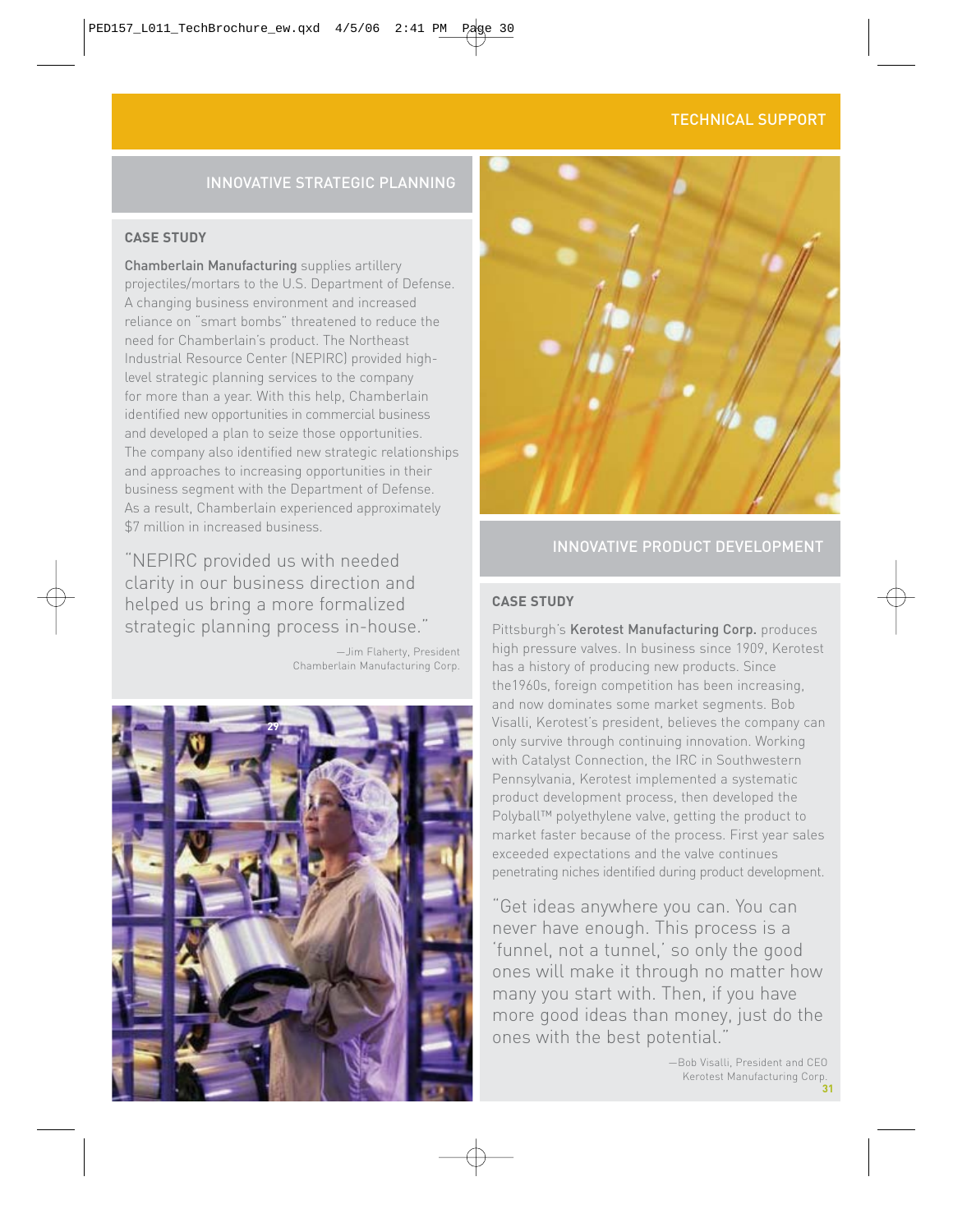### transformation through innovation

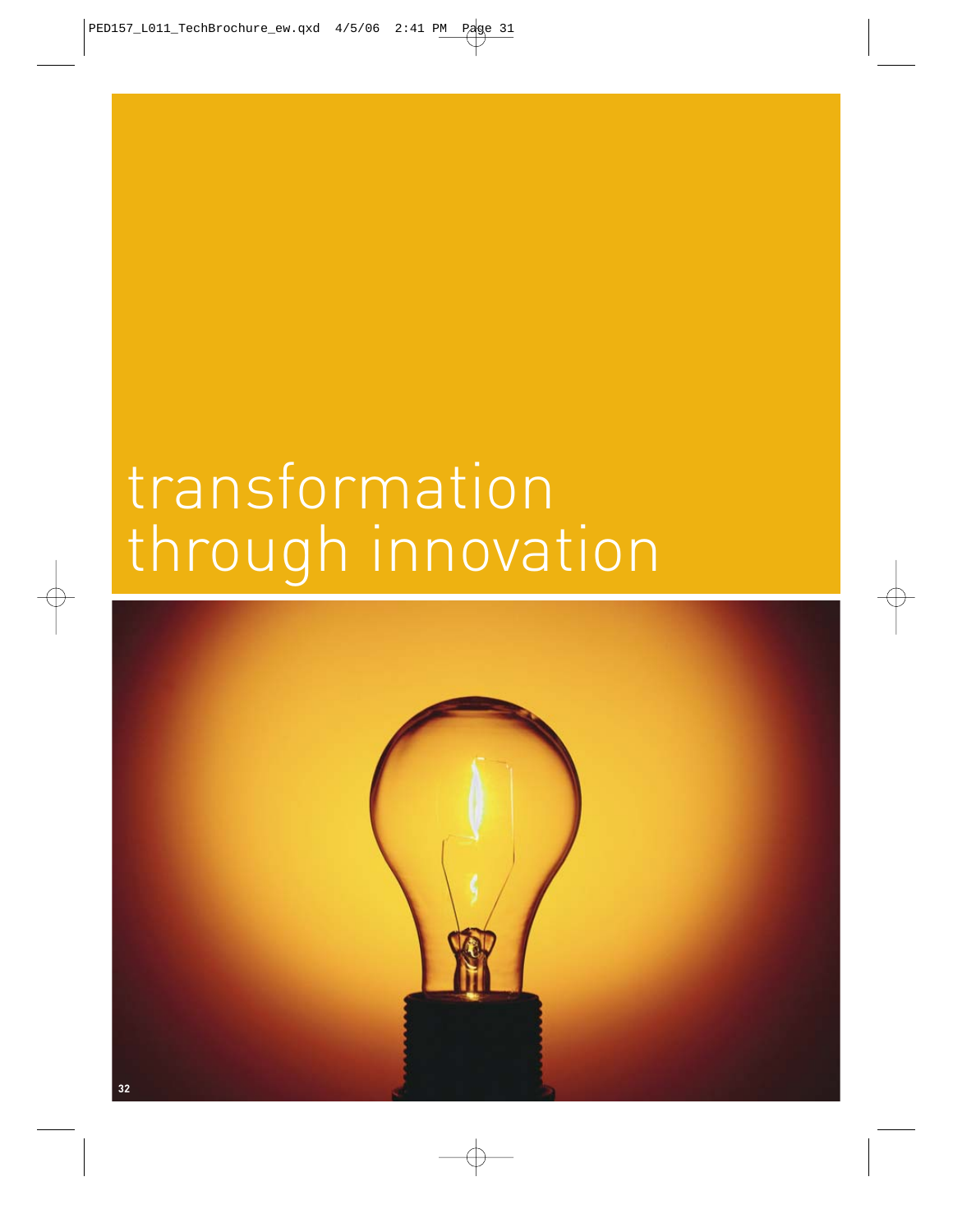The root of innovation is imagination. Conceive the greatness your manufacturing company has waiting for it—then contact any of the named partners in this report to begin the transformation.

Across the Commonwealth and the range of industries which built its legacy, transformation through innovation is under way. Responding to global competition requires going far beyond technology, far beyond new products and processes, reaching into every aspect of the manufacturing enterprise, including, but not limited to: business models and strategies; market research and analysis; sales process development; new product processes; supply chain integration; operational performance improvements and workforce talent initiatives.

Businesses, government, and education are bringing their strongest resources to bear, helping manufacturers reinvent themselves and build sustained value and growth for Pennsylvania. A comprehensive strategy and significant funding underpin these efforts. The initiatives summarized in this report are providing the capital, workforce and technical assistance throughout all stages of the business lifecycle, encouraging innovation and helping manufacturers compete in the global economy.

The Commonwealth, with leadership from the Pennsylvania Department of Community & Economic Development, has many partners that support innovation in the manufacturing industry. The following partners are playing an active role in helping to shape the future of manufacturing in Pennsylvania.

Department of Community & Economic Development DCED fosters opportunities for businesses and communities to succeed and thrive in a global economy, thereby enabling Pennsylvanians to achieve a superior quality of life. newPA.com

Department of Labor & Industry L&I promotes economic development and an improved business climate through a variety of initiatives and programs to help Pennsylvania's workforce remain world-class and globally competitive. www.dli.state.pa.us; to access your local CareerLink or local Workforce Investment Board, visit www.paworkforce.state.pa.us

Ben Franklin Technology Development Authority The BFTDA is a \$50 million state-based technology development program, one of the largest in the nation. BFTDA programs offer financial and technical assistance to businesses, entrepreneurs, communities, local governments, educators, and nonprofit organizations. newPA.com

Ben Franklin Technology Partners BFTP is an international model for innovation in technology based economic development. Serving the entire state, BFTP invests risk capital in emerging technology based enterprises and established businesses; provides hands-on technical and business expertise to spur growth and accelerate commercialization activities; and provides entrepreneurs with access to its extensive network of public and private resources. www.benfranklin.org

Catalyst Connection As part of the Commonwealth's Industrial Resource Center Network, Catalyst Connection exists to strengthen the Southwestern Pennsylvania economy by advancing the performance of the 13-county region's small- and medium-sized manufacturing businesses. The organization provides consulting services in advanced manufacturing techniques, workforce development, specialized training, strategic partnerships and the sharing of best practices. www.catalystconnection.org

#### The Center for eBusiness and Advanced

Information Technology eBizITPA assists companies in Northwestern Pennsylvania all along the business lifecycle. Specific services include education and training programs in e-business and advanced information technology; access to online supply-chain management solutions; and programs to attract and establish viable businesses. www.eBizITPA.org

The Delaware Valley Industrial Resource Center The DVIRC serves manufacturers in the Greater Philadelphia Region through services such as education and training programs, consulting services, government affairs, workforce development, economic development partnerships, and world-class best practices. DVIRC is part of Pennsylvania's Industrial Resource Center Network. www.dvirc.org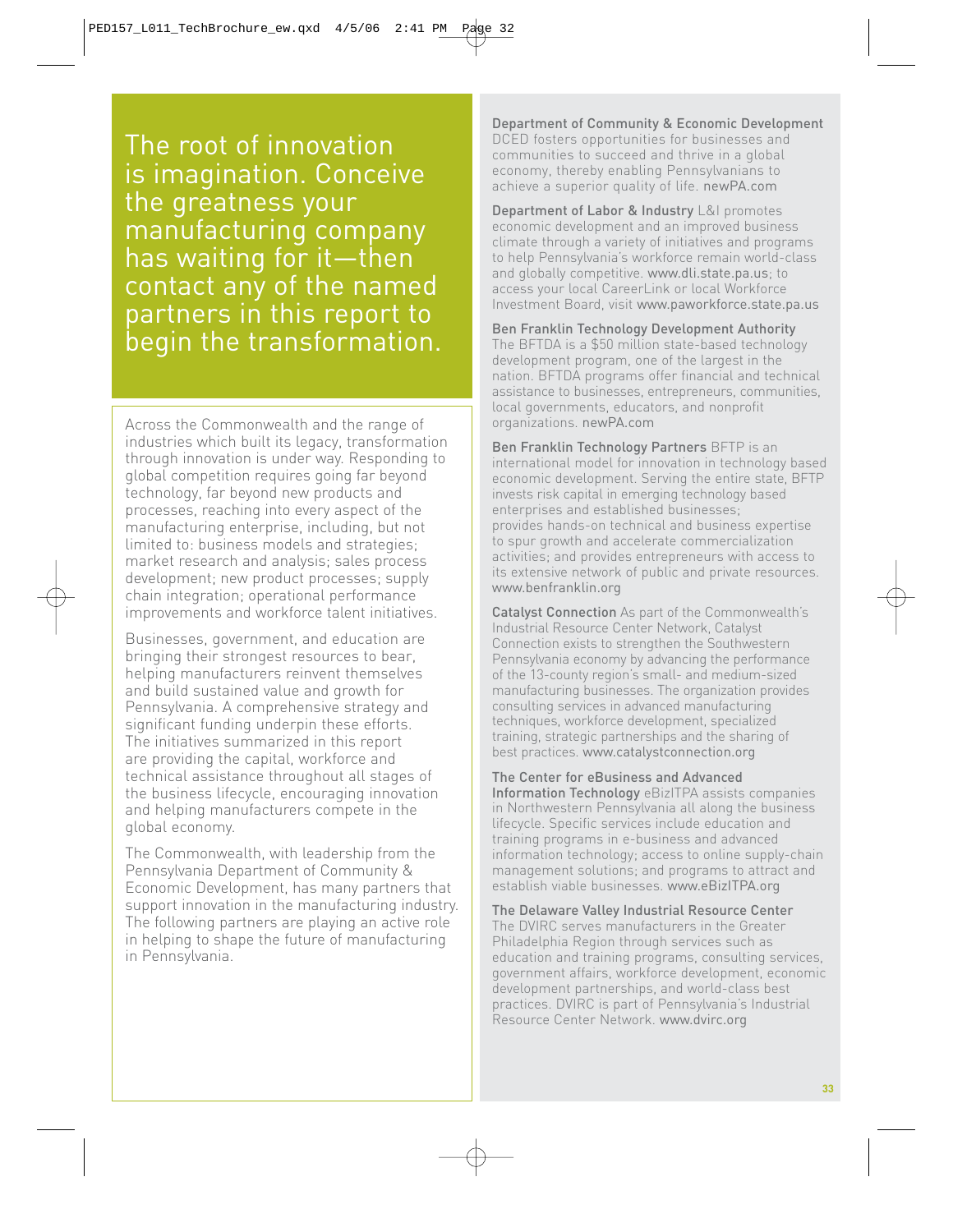Great Valley Technology Alliance The GVTA is helping create a self-sustaining technology based economy in Northeastern Pennsylvania. Services, programs and facilities include venture capital investment, research centers, technical education, and the attraction and retention of human capital. www.greatvalleyalliance.com

The Industrial Modernization Center As part of the Commonwealth's Industrial Resource Center Network, the IMC of central Pennsylvania helps small and medium-sized manufacturers by building awareness of best manufacturing technologies and management practices, and assisting in their implementation. www.imcpa.com

The Innovation Partnership IPart is a consortium of economic development and business assistance organizations located throughout Pennsylvania, dedicated to helping early stage technology companies secure federal funding opportunities. www.innovationpartnership.net

Local Development Districts Funded through the federal Appalachian Regional Commission and the Commonwealth, seven regional centers serve as liaisons to the federal and state governments throughout the 52 Appalachia designated counties in Pennsylvania. The LDDs provide services in international trade development, government procurement, electronic commerce development, rural transportation and infrastructure, and workforce development. www.paldd.org

MANTEC For South Central Pennsylvania manufacturers committed to attaining measurable improvement in productivity, profitability and competitiveness, MANTEC leverages private and public monies for cost-effective solutions delivered by proven providers. MANTEC is a member of the Industrial Resource Center Network. www.mantec.org

Manufacturers Resource Center The MRC of eastern Pennsylvania, part of the Commonwealth's Industrial Resource Center Network, helps small- and mid-size manufacturers enhance their ability to compete successfully by providing them with consulting, education and strategic partnering. www.mrcpa.org

The Nanomanufacturing Technology Partnership The NMT Partnership is a higher education collaborative dedicated to creating and updating a workforce in Pennsylvania trained in the exciting field of nanotechnology, coordinated by the Center for Nanotechnology Education and Utilization at the Pennsylvania State University. www.nanofab.psu.edu

The Nanotechnology Institute The NTI is a collaboration led by Ben Franklin Technology Partners, Drexel University and The University of Pennsylvania. It is the first comprehensive model of its kind designed to facilitate the research, development and commercialization of nanotechnology's real world applications. www.nanotechinstitute.org

Northeastern Pennsylvania Industrial Resource Center NEPIRC helps manufacturers by identifying opportunities to make the business more effective, constructing a plan that prioritizes key issues and ultimately developing solutions to the identified problems. www.nepirc.org

#### Northwest Pennsylvania Industrial Resource Center

The NWIRC works to strengthen the competitive performance of smaller manufacturing firms in Northwest Pennsylvania. The NWIRC promotes workforce development and the implementation of best manufacturing technologies and management practices. www.nwirc.org

Pennsylvania Economic Development Association

PEDA is the statewide association of local, state, corporate and non-profit economic development professionals that promotes sound economic development policies, provides leading edge economic development education, and nurtures an effective statewide economic development network to foster the economic health of the Commonwealth. wwww.peda.org

Pennsylvania Small Business Development Centers The statewide network of sixteen university-based SBDCs assists high growth and technology firms with sophisticated business management issues, including alternative financing, human resources, intellectual property, and product commercialization. www.pasbdc.org

Pennsylvania Technical Assistance Program

PENNTAP supports technology based economic development by helping Pennsylvania companies improve competitiveness by providing a limited amount of free technology assistance to help resolve specific technology needs. www.penntap.psu.edu

Plastics Manufacturing Center The PMC at Pennsylvania College of Technology is one of the top plastic technology centers in the country with extensive material testing laboratories, industrial scale process equipment, world-class training programs, and highly skilled consulting staff. www.pct.edu/pmc

Plastics Technology Center The PTC at The Pennsylvania State University provides product design and development services within the United States for both business start-ups and existing small manufacturers. ptdc01.bd.psu.edu

Team Pennsylvania Foundation Team PA's goal is to make Pennsylvania the national leader in economic growth by working to keep and attract talent in Pennsylvania; providing business location decisionmaking information; networking state leaders, and funding important economic development, expansion and retention opportunities. www.teampa.com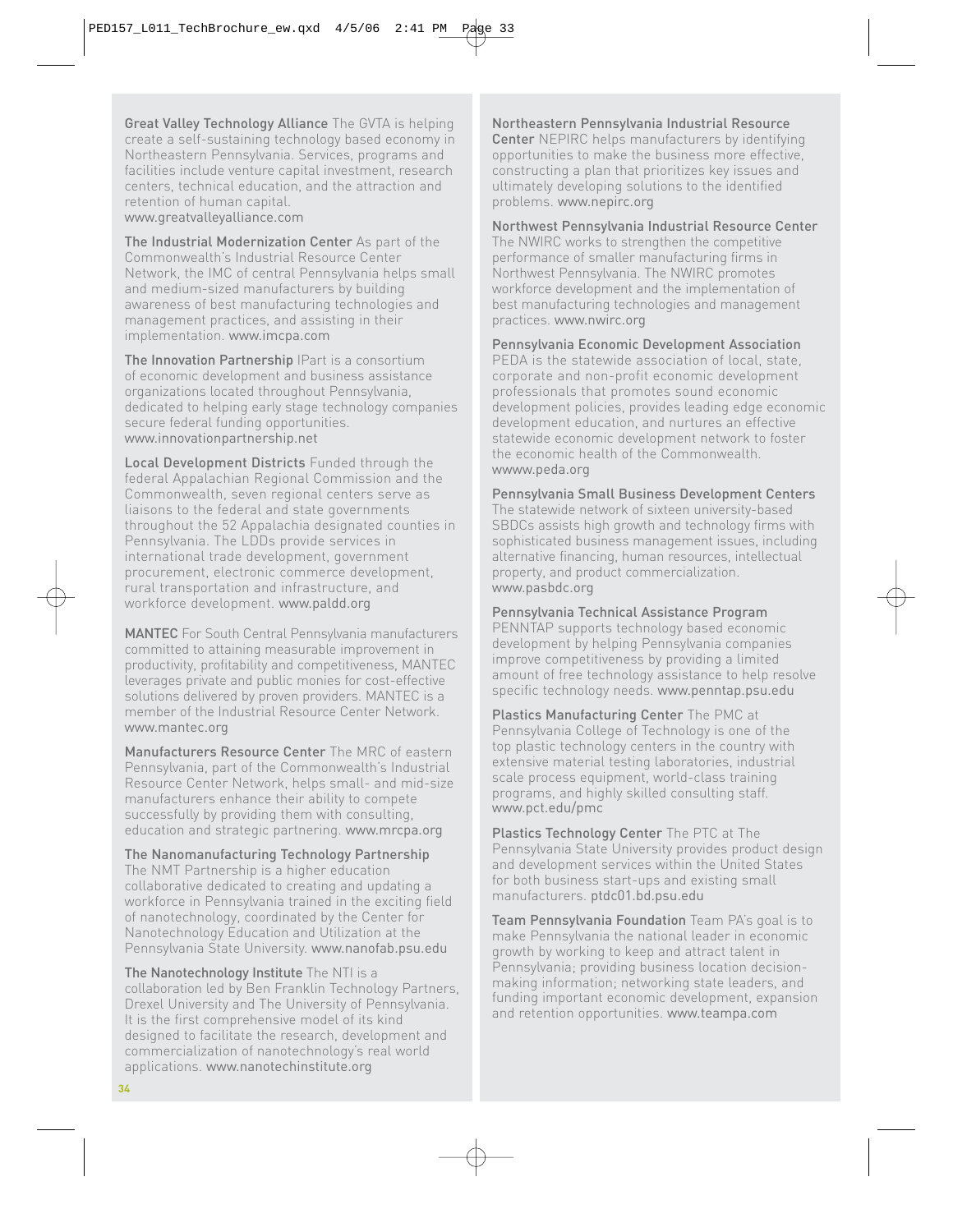# pocket